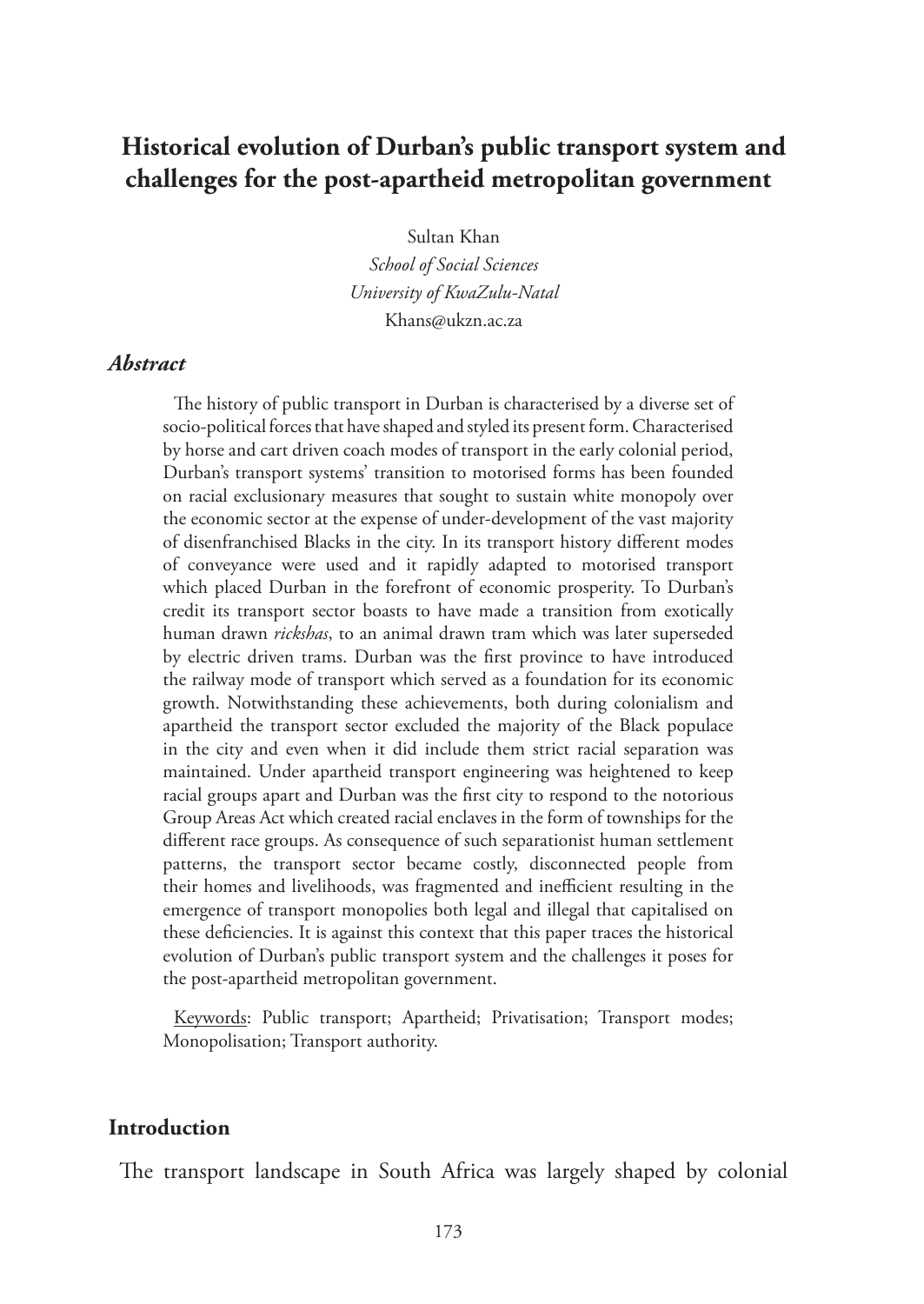and apartheid social and spatial engineering to serve primarily the economic wants and social well being of the minority white ruling class. It was a system designed to prevent the mixing of the different race groups by physically confining communities to isolated geographic areas so that the economic interests of a predominantly white capitalist class was met. The majority of disenfranchised Black communities were denied an opportunity to social well-being through a repressive system of control on their movement from centres of economic production and livelihood. In the new democracy these past practices make pressing demands on the state to transform the transport sector in keeping with national, provincial and local development priorities.

Historically the public transport sector in Durban was shaped as early as 1854 when it attained municipal status under British colonialism. Within a period of fifty years it made commendable advancement in adapting its transport mode from animal and human drawn transport modes to mechanical forms. In fact Durban was the first of the British colonies to have made such advancement. Further, with the introduction of the steam engine Durban was once again one of the first colonies to construct a railway system in the city which connected to the port. Later, the introduction of electric power presented new opportunities to adopt mechanical modes of transport by means of trolley buses as early as 1867. It promoted ease of travel between residential suburbs and the city centre.

Under colonialism whilst segregation existed on different modes of public transport systems it was engineered to an extent where it catered for the mobility needs of different race groups to meet primarily the needs of capitalists. With apartheid a more conscious and deliberate spatial engineering took place for the different race groups. The public transport system became more distinct serving the needs of the respective race groups who were confined to enclave human settlements.

It is against this context the paper traces the socio- historical evolution of the public transport system at a metropolitan level in the eThekwini Municipality formally known as Durban. More specifically, the paper examines the formative years that set the foundation for a public transport system in the city, the historical evolution of race based engineering of urban transport at a metropolitan level, the emergence of Black transport monopolies within the city and challenges facing the post-apartheid metropolitan government to transform the public transport system from a public monopoly to a privatised entity.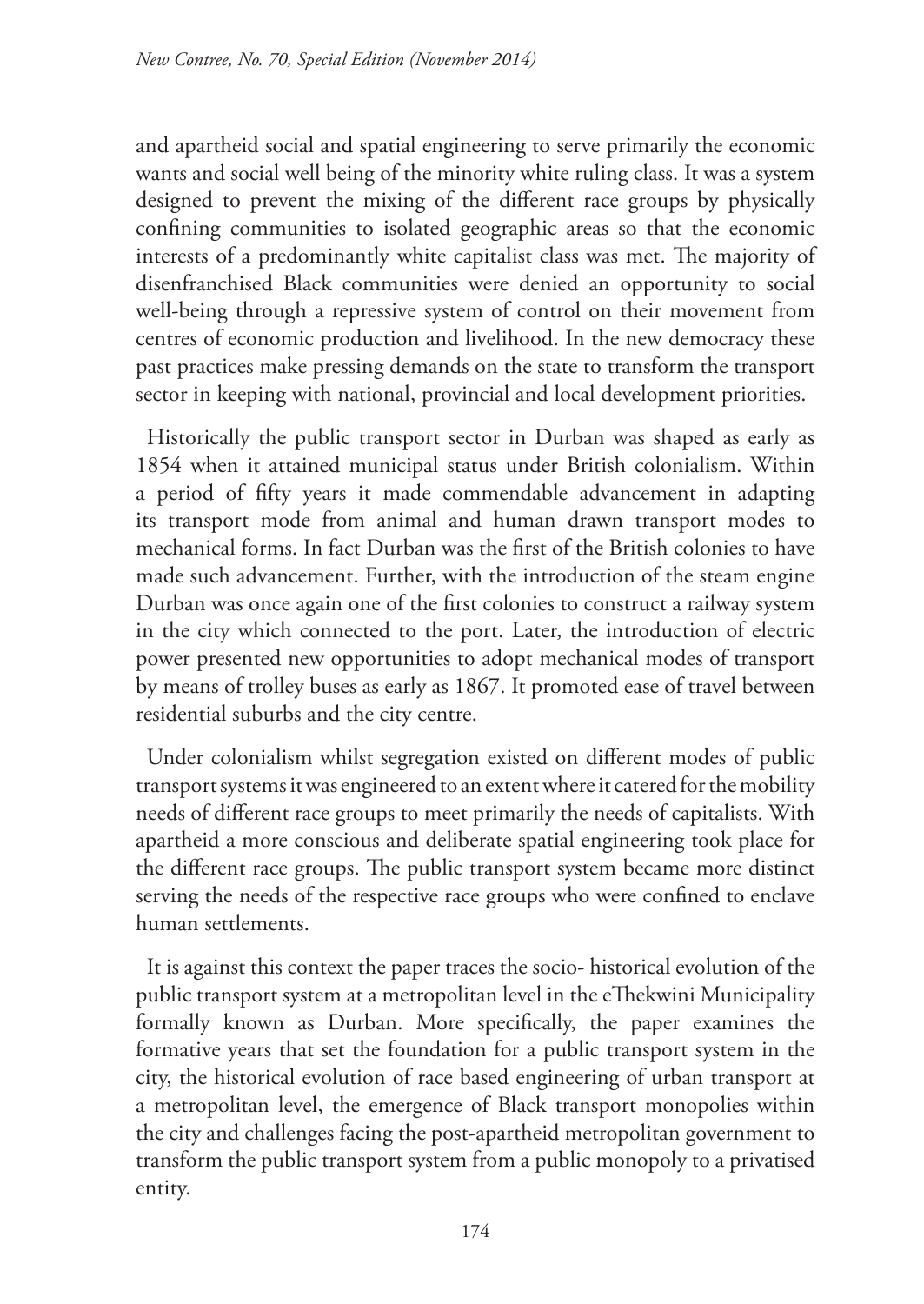#### **Early human and animal drawn modes of transport**

 Like most industrialised countries the socio-economic functioning of nation states had largely evolved from animal and human drawn power for the movement of goods and services. South Africa is no different as regions in the country employed a variety of transport modes to facilitate the movement of people and goods and services. In respect of Durban since its inception as a Borough in 1854 with its boundaries expanding East to the Indian Ocean, North West to Springfield Park, Brickfield Road and Cato Manor farms, South and South East to the Umbilo River and North to the Umgeni River it had to adapt to different modes of transport to serve the needs of the city.

 A distinct feature in the early evolution of the public transport is the use of human drawn *rickshas* to meet the mobility needs of early settlers in Durban. Colonial history records human drawn carts known as *rickshas* since 1892 imported by sugar magnate Marschall Cambell's daughter Killie from Japan. In Japanese these human drawn carts are referred to as *Jinrikisha*: *Jin* (man) *riki (*power) *- sha* (carriage). For some reason in the South African context the reference to *Jin* (man) was excluded when making reference to these human drawn carts. Nonetheless, the first ten *rickshas* arrived in this period which became one of the main modes of transportation and by 1902 approximately 2170 *rickshas* crowded the streets of the city drawn by a small army of Africans referred to as natives. $1$ 

Given the human toil involved in pulling *rickshas* which often traversed rough surfaces and undulating terrain in the city, it comes as little surprise that the number of pullers far exceeded the number of available *rickshas*. For example in 1899 a total of 11 445 men registered as pullers and about 740 *rickshas* were in daily use; in 1902 there were 2 170 *rickshas* and 24 020 registered pullers. Until 1930, there were an average of over 1 000 pullers and between 907 and 1 931 *rickshas.*<sup>2</sup>

*Ricksha* pullers had no fixed employment and were hired on a freelance basis making them vulnerable to illness and injury. They were poorly paid, accommodated in the city under slum like living conditions and exploited by operators. Two of the largest companies were the Durban Rickshas Ltd and

<sup>1</sup> Z Ricksha, "Power carriages of the Mandlakazi clan. A moment of contact and wonder", 1892 – 2000 (available at: http://www.ezakwantu.com/Gallery%20Zulu%20Ricksha.htm, as accessed on 15 July 2003), pp. 2-4.

<sup>2</sup> R Posel, P Maylam & I Edwards, *Amahashi. Durban's Riksha pullers, The people's city. African life in twentiethcentury Durban* (Pietermaritzburg, University of Natal Press, 1996), pp. 202-221.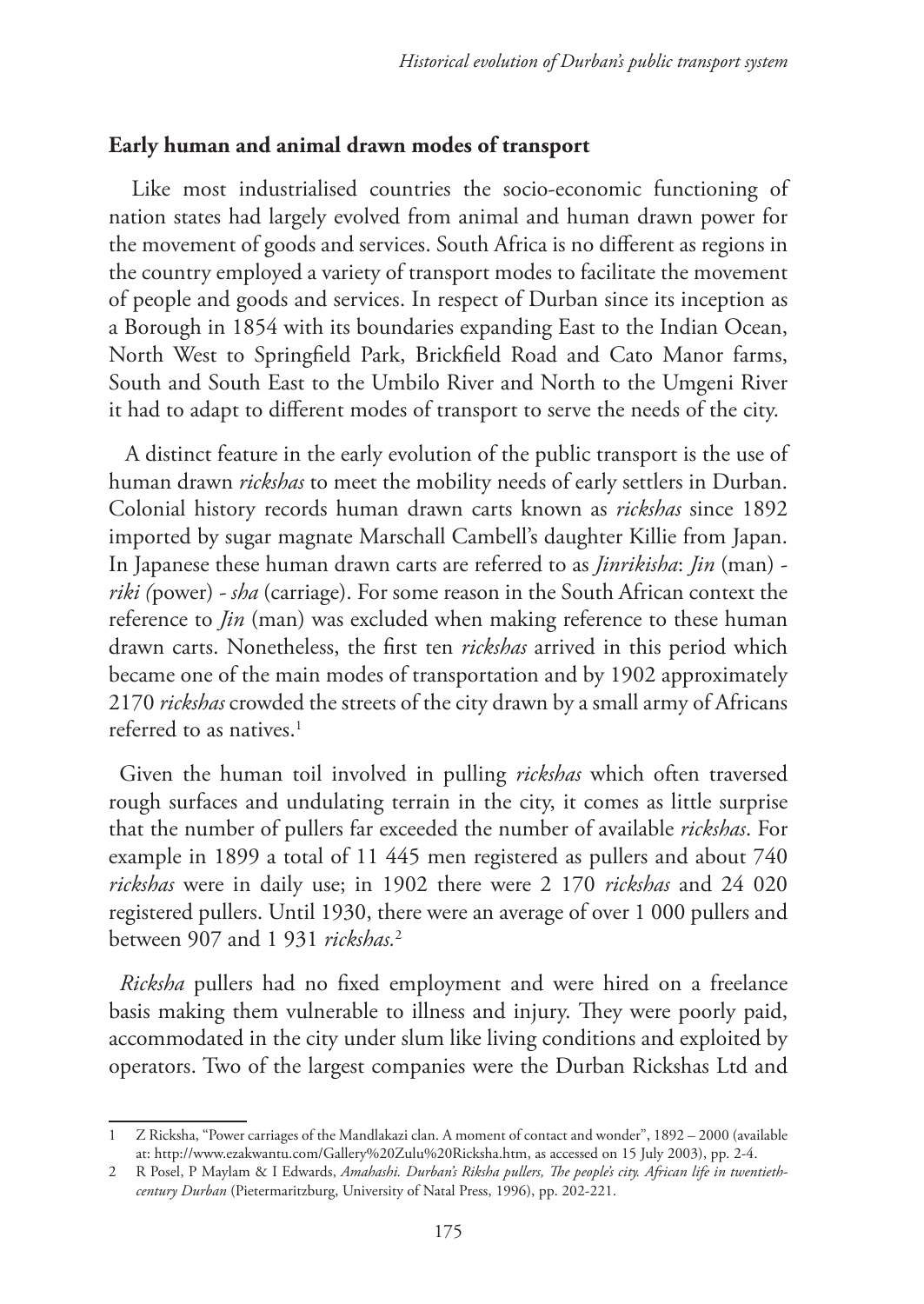Patent Rickshas Ltd who had monopoly over this form of transport.<sup>3</sup>

With the introduction of electric trams in 1902, followed by the motorisation of traffic in the 1920s, the introduction of omnibuses in 1925, and the popularity of taxis from the 1930s onwards, the streets of Durban could no longer accommodate human and animal drawn carts. The demand for *ricksha*  pullers declined significantly as their more privileged white clientele began to depend on motorised forms of transport. *Ricksha* pullers had to adapt to the changing markets hence by the 1950s there were two types of *rickshas* – those that served the needs of tourists on the beachfront promoted by the Durban Publicity Association and those that carried goods and passengers around the Indian Market in Warwick Avenue. With urban growth, the municipality took legislative measures to regulate the movement of rickshas in the city. From the 1960s, *rickshas* were prohibited on the streets of Durban between 19h00 and 5h00 each day. Again from 1966 onwards they were prohibited from the area bounded by Aliwal Street, the Victoria Embankment, Russell Street, Pine Street, and Soldier's Way which comprised the core of the city between 16h30 and 5h00. As consequence, the number of *rickshas* and pullers declined steadily and by 1970 there were 186 registered *rickshas* and 166 pullers on the streets.4 Today a handful of *rickshas* can be seen on the beach front adding a colourful, indigenous aesthetic splendour that enthrals the tourist gaze.

Although the *rickshas* served the city's needs for short distance movement of primarily white citizens, the first proposal for animal drawn tramway made by the Durban Tramways Company Ltd in 1877 was approved on a 21 year operating leasing agreement. The tramway extended from Russell Street to the Point which was the centre of economic activity due to the locality of the port and was officially opened for traffic in 1881. It comprised four double decker cars each seating 40 persons and stables for some 30 horses in the city.<sup>5</sup>

In so far as the periphery of the city was concerned transport to and from these localities depended on an ominibus service which was owned by a Mr W Dalgety and subsequently operated by Mr John Dales. In 1883 an opposition bus service was run by Mr AK Murray which resulted in rivalry between the two

<sup>3</sup> G Vahed (Personal Collection), Research notes (Associate Professor, UKZN, School of Social Science), 28 August 2014.

<sup>4</sup> R Posel, *Amahashi. Durban's Riksha pullers, The people's city. African life in twentieth-century Durban*, (Pietermaritzburg, University of Natal Press, 1996), pp. 202-221.

<sup>5</sup> PM Henderson, *Fifty years of municipal history* (Robinson and Co Ltd, Natal Mercury Printing Works, Durban, 1906), pp. 272-273.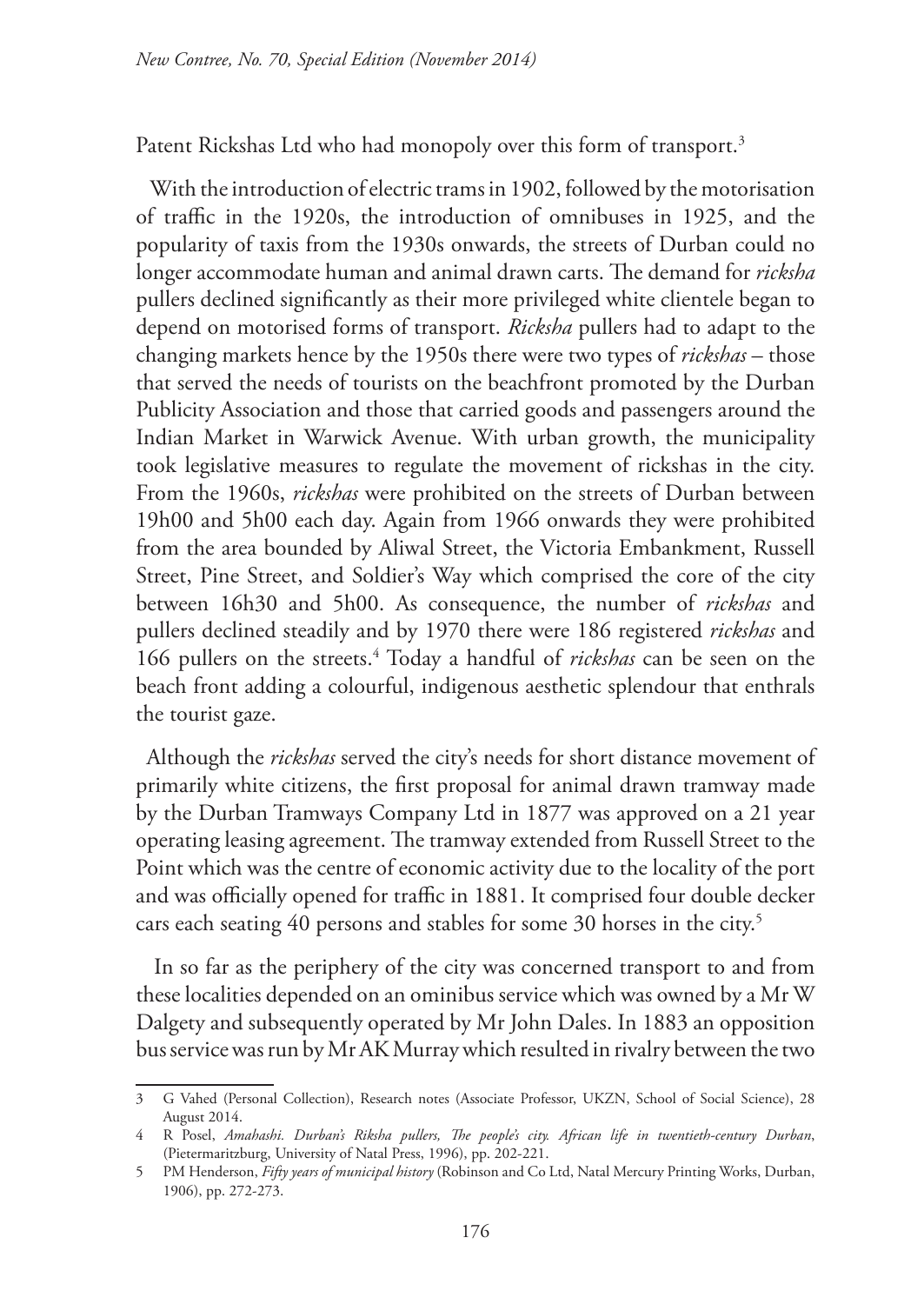operators for passengers on the designated routes. The ominibus service was superseded by the Suburban Tramways Company Ltd which serviced routes within the city and its periphery. The Suburban Tramways however traversed part of the route of the Durban Tramway but on Field Street intersected with the route of the Durban Tramways resulting in the former being required to pay a toll fee on each journey. Since the tramline was single track, it led to frequent discontent amongst drivers of both tramways as it was difficult to manoeuvre the tram in such a busy part of the city. Notwithstanding a significant investment by the tramway operators on infrastructure, the profits realised were far from satisfactory resulting in the amalgamation of the two companies to form the "The Durban Borough Tramway Company Ltd" on a 21 year lease agreement from the municipality for the use of the track.<sup>6</sup>

The new consortium made significant advancement in expanding its services to other parts of the city. In 1891 it covered Florida Road which linked Umgeni Road, First Avenue and Marriot Road. In 1895 the Umbilo Road line was opened and in 1898 Stamford Hill was linked to Florida Road. Given the expanded infrastructure to accommodate the mobility needs of a growing city and its populace, the borough in 1893 offered to purchase this private consortium which met with overwhelming opposition from the predominantly white citizens. They opposed the purchase on the grounds that it will run at a loss which resulted in the sale agreement being suspended.<sup>7</sup>

#### **Transition to mechanical modes of transport**

The evolution from animal driven modes of transport to mechanical forms heralded a major shift in the city's adaptation to technological progress, which was to benefit the physical comfort of white commuters. On completion of the municipal light works in June 1897 new opportunities presented themselves for the ailing tramway. An opportunity opened for modernising transport in the city using electric traction. The Florida Road and Stamford Hill Roads were the first to receive electric tramway services. Based on a proposal to the municipality to capitalise the city's transport routes by electrical traction by a private operator, it set a special committee to investigate the prospect of electrifying the tramways by looking at best practices in other parts of

<sup>6</sup> PM Henderson, *Fifty years of municipal history*…, p. 274.

<sup>7</sup> PM Henderson, *Fifty years of municipal history*…, pp. 275-276.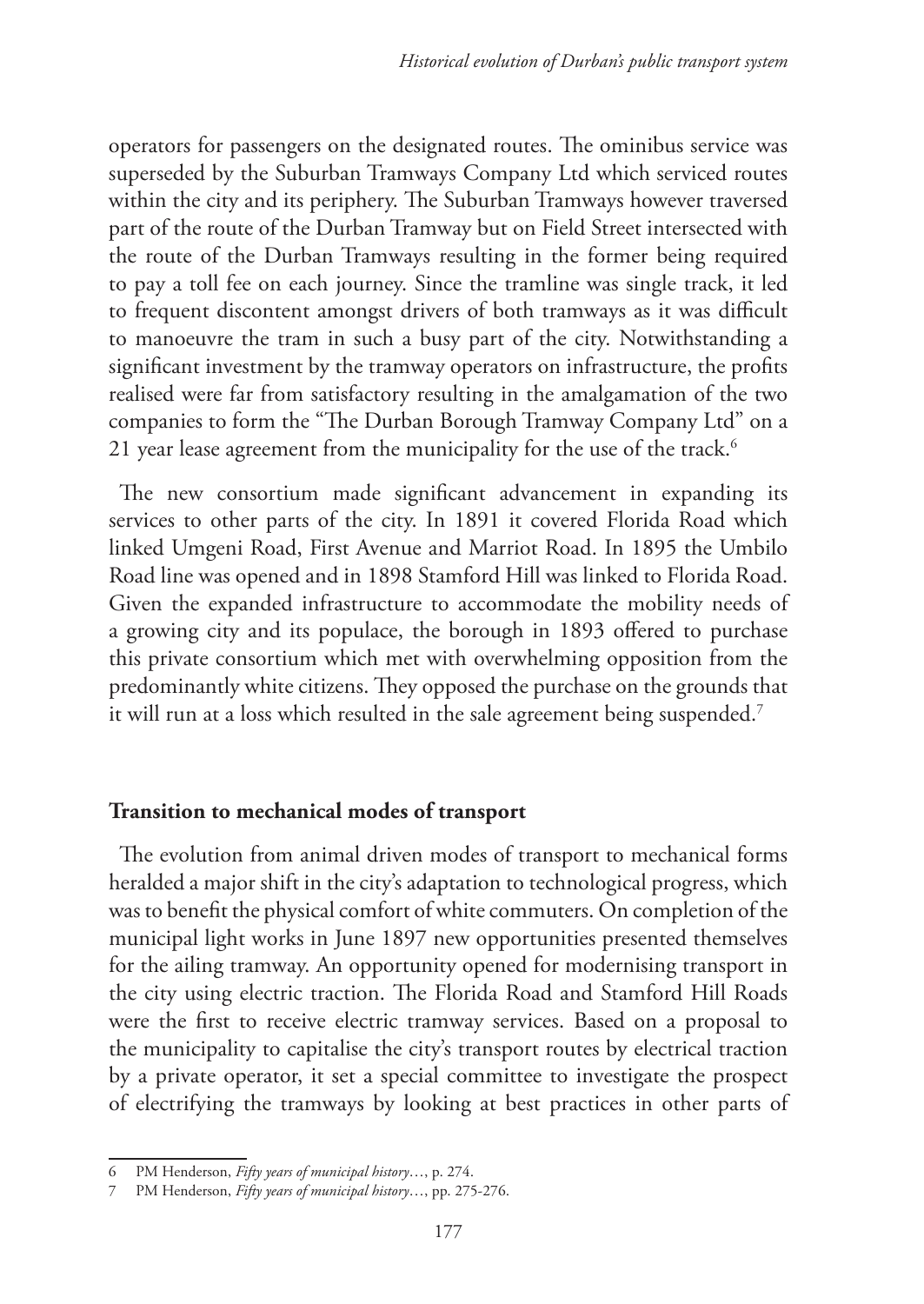the world. A task team proceeded to England, the continent and America to learn any innovative ways to set up a tramway that will suit the municipality's needs. Upon recommendation to council the municipality purchased the entire routes from the tramway company for 114 000 pounds and integrated its staff within the borough administrative system. On the 1<sup>st</sup> May 1902 the first section of the electric trolley system was opened to traffic. Thereafter 20 miles of single track was equipped with electrical traction for trams.<sup>8</sup> Some 116 trolley buses operated in the city until 1968.9

The introduction of rail transportation in the municipality in the1860s revolutionised land transport to a scale where it became possible to organise human and natural resources across larger geographical regions. It enhanced the ability of the city to become the centre of economic activity and the exchange of capital. Given that the municipality had access to the port, the first railway system connected the CBD to the harbour and the Bluff area.10 The railway transport system was established against the backdrop of the booming sugar industry which produced 8 000 tons in 1860 and became the principal export commodity for the province.11 It was also prompted by the cost associated by ox-wagon carts and the delays in conveyancing goods from the port to economic processing parts of the city. On the 26<sup>th</sup> June 1860 the first official steam train traversed the city making it a historical moment that has shaped the transport landscape.

The railway service since its inauguration did not perform well financially. Despite this the Natal Railway Company which operated the train service was optimistic and extended its tracks to the Umgeni River adding a further seven kilometres. With increasing sugar exports the railway company in 1872 showed a profit resulting in confidence being expressed by the public on the railway being extended to Pietermaritzburg. The discovery of gold in the Witwatersrand and the mining of coal in Northern Natal made Pietermaritzburg an important trading post which connected to the city of Durban. As consequence of demands made by the private sector construction started in 1877 expanding the railway routes to Pietermartizburg on the west side of the province, Northern Natal and Verulam to the north of the city. In

<sup>8</sup> PM Henderson, *Fifty years of municipal history*…, pp. 276-281.

<sup>9</sup> A Jackson, "Transport in Durban - a brief history" (available at: http://www.fad.co.za/Resources/transport/ transport.htm as researched on 10 July 2014), pp. 1-6.

<sup>10</sup> T Hutson, "Wooden railway on Durban's Bluff in Natalia", *Journal of the Natal Society*, 26, 1997, pp. 74-78.

<sup>11</sup> EH Brookes & CB Webb, A *History of Natal* (University of Natal Press, Pietermaritzburg, 1967), pp. 78-79.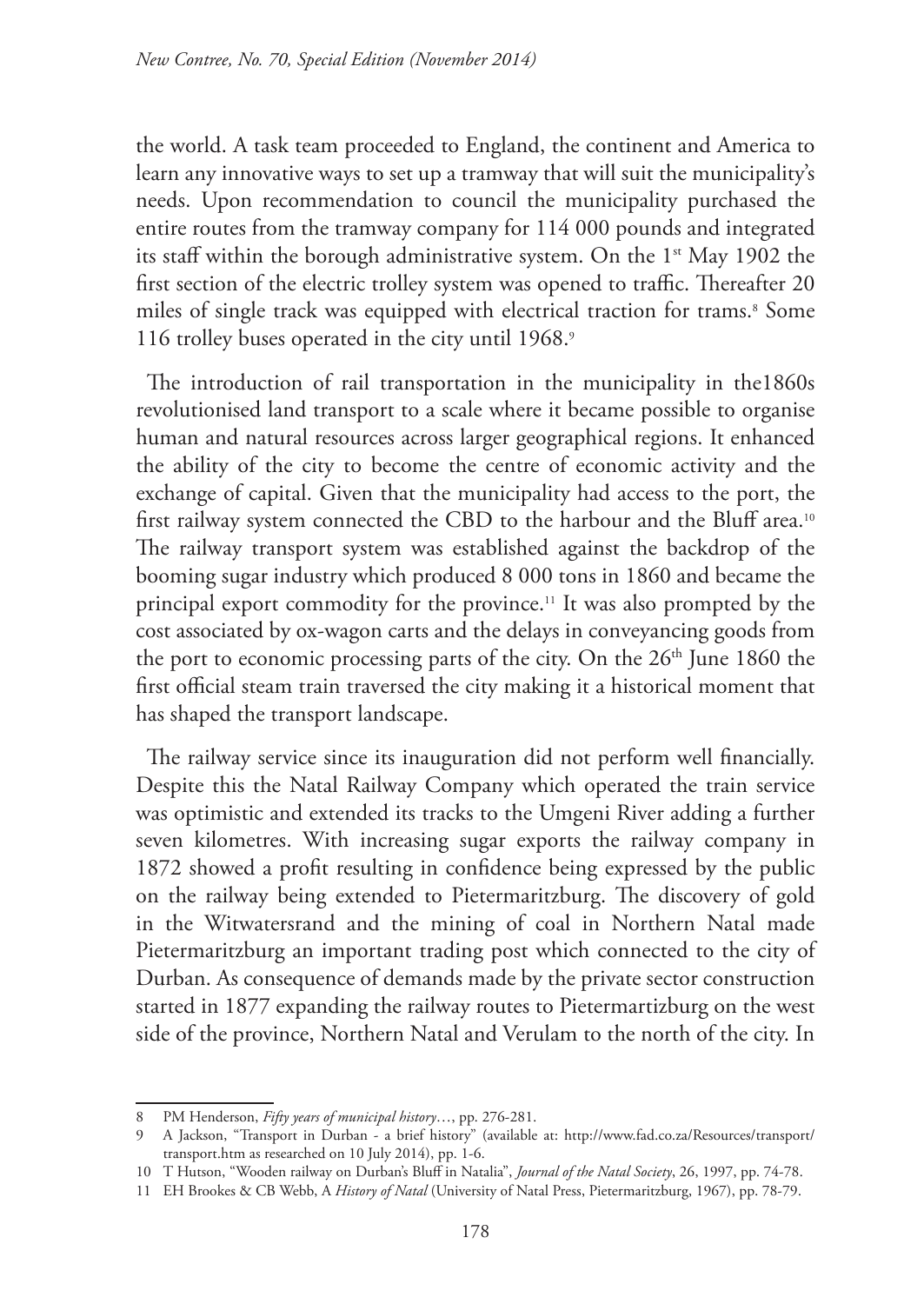1895 a railway line linking Durban to Johannesburg was completed.12

Fuel-run busses made up of trucks were first introduced by Indian entrepreneurs in 1919. Indian involvement in the transport sector traces its origin from managing donkey drawn carts during colonial years as a mode of public transport to the present day monopolisation and ownership of modern bus fleets in the city. Given the transport difficulties of Black commuters during this era, Indian entrepreneurs were fast enough to capture this opportunity by adapting trucks to ferry commuters. This simple and opportunistic entry into the public transport enterprise over time led to the establishment of huge bus monopolies both within and outside the city. Up until today the Indian community makes proud claims to be the pioneers of the bus mode of passenger transport in the city and the province. They consider themselves the trailblazers of bus transport in the city.13

Following on the footsteps of Indian entrepreneurs, the all white Durban Municipal Transport Department acquired its first three single-decker diesel powered buses much later. The first bus to be introduced was in 1925, followed by a second in 1934. The third was delivered in 1938. Despite the introduction of diesel run buses, the Durban city council did not make this transition to mechanical forms of transport immediately. Racial segregation was rigidly enforced with the front seats reserved for whites with Blacks seated in the rear.

#### **Socio-spatial engineering and the emergence of transport monopolies**

The systematic engineering of city space and its usage was at its height in the 46 years of apartheid rule. During this period the urban transport system was set up primarily to convey large numbers of inexpensive Black labour over long distances from dormitory type townships to employment centres in the CBD. The Group Areas Act (1950) was the key policy instrument used by the apartheid regime to shape urban space in South Africa.14

<sup>12</sup> M Cottrell, "The first railway in South Africa: The Point to Durban railway of 1860", *Natalia*, 40, 2010, pp. 20-31.

<sup>13</sup> *Sunday Times*, 17 November 2002.

<sup>14</sup> B Maharaj, "The 'spatial impress' of the central and local states: The Group Areas Act in Durban", DM Smith *The Apartheid City and beyond* (London, Routledge, 1992), p. 74.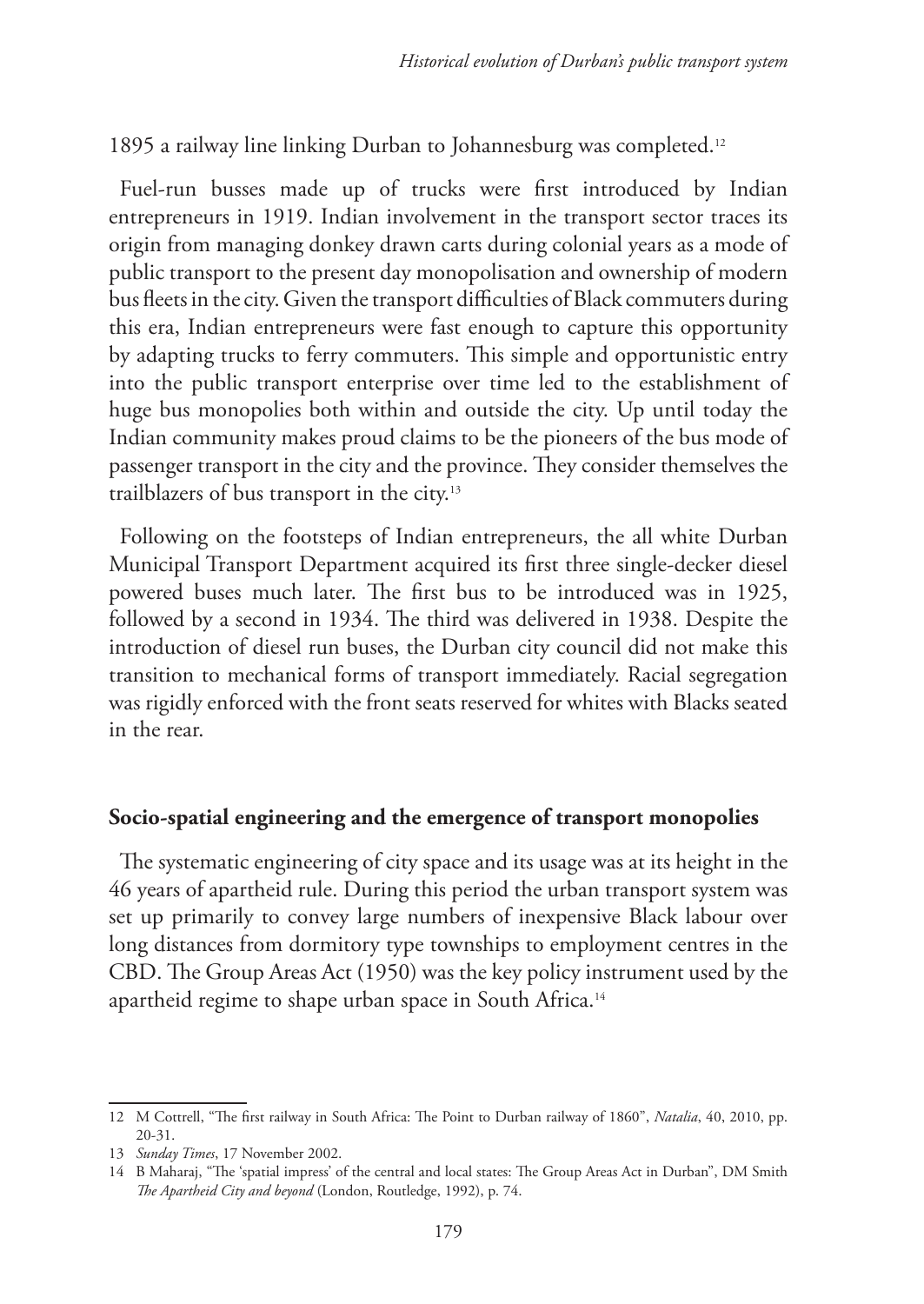In the Durban context, urban transport provision and planning was vested in the hands of the Durban Transport Management Board (DTMB). It was established in 1953 to meet the commuting needs of the minority white population in the city. Durban was the only city council in the country to manage a public bus company. The bus company was heavily subsidised by the all white city council to serve the transport needs to its constituency. Aggressive implementation of the Group Areas Act resulted in the forced removal and re-settlement of racially homogenous communities in public housing estates known as townships. Africans were located largely in the townships of Kwa-Mashu and Ntuzuma, (North of Durban) and Umlazi/ Lamontville (South). Indians were settled in the townships of Chatsworth and Phoenix, to the south and north of the city. The Coloured community were relocated to Wentworth, South of Durban and Newlands East towards the North of the city. Large tracks of vacant land served as buffer zones - a barrier against racial integration and contact between different communities. This resulted in a fragmented system of road networks promoting apartheid's grand plan of securing a stable reservoir of cheap labour outside the city. Commuting long distances to the core zones of economic activity in support of capitalist needs is something that most working class South Africans continue to do since apartheid.

Migrant labour from the periphery of the city and rural areas were housed in single sex hostels designed for African males within townships and around the city. These hostels were located close to the industrial hub of the city so that the manufacturing sector had a steady supply of semi and skilled labour at its disposal and to overcome the problem of low productivity due to travel delays and absenteeism. As early as 1960s, the Indian taxi operators played an important role in providing long distance transport to migrant workers from the hostels to the rural hinterland, especially over weekends, during festive seasons and at the end of the month. These taxis were largely in the cab form (five-seater Chevrolets, Plymouths, Ford Fairlanes etc.) that over time had grown into a lucrative transport business.

The economic boom in this period increased the demand for a larger amount of efficient labour in the core economic production zones. Pressured by capitalist demands, the Durban Transport Management Board (DTMB) extended its service to the African townships of Umlazi/Lamontville and KwaMashu/Ntuzuma. The Regional Services Council, a system of local government specifically designed for the management and administration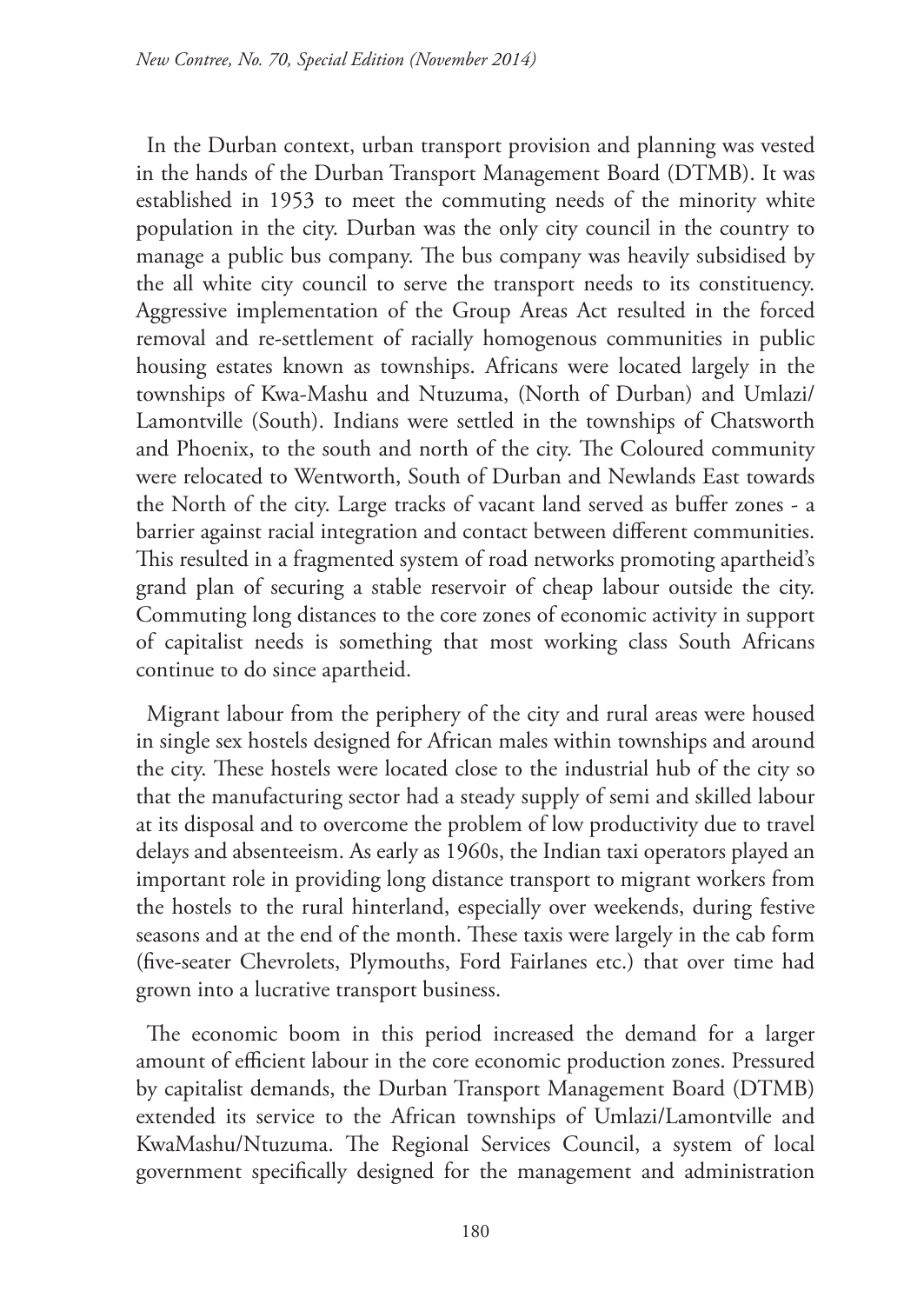of African townships through the national and provincial government departments passed on the responsibility of public transportation of workers to the local government level through a system of subsidies regulated by the province. It is against this context that the DTMB had to take on the role of local transport provider for commuters in Black townships.

In keeping with segregationist policies, two bus systems had to be managed by the DTMB: the first being the Blue Line which served the transport needs of whites in the city and the second Green Line (affectionately known as "Green Mambas" due to their speed and colour) for Africans, Indians and Coloureds in the townships. This dual service was enforced by legislation in 1968 to institute total segregation in the public transportation system. However, certain exceptions were made to the rule. In instances where domestic servants accompanied their employers on shopping trips or escorted white children to schools, they qualified for an exemption and were allowed to ride with their masters and madams.

The Blue Line bus service was subsidised by the city council whereas the Green Line by national government through the province. However, in the Indian townships of Chatsworth and Phoenix and other low middle-income residential areas in the city, private bus operators provided their service without the benefit of state subsidies. In addition, Indian bus operators ventured into the rural hinterland in pursuit of new economic opportunities. Until today, Indian private operators monopolise the bus mode of transport in these areas without any form of subsidy.

In the 1980s the urban public transport sector came under pressure due to the failure of influx control measures to regulate migration into the city. This period was characterised by increasing rural poverty, rapid urbanisation and the mushrooming of backyard shacks in the African townships, political conflict and violence, protests against the inefficient, corrupt and poor services provided by township local authorities and rapid increase in the cost of public goods and services. Political reaction to these conditions resulted in widespread boycott of municipal services including the public bus transport system. Escalating levels of resistance against the apartheid regime, rising levels of unplanned urbanisation and rural poverty made the notorious Group Areas Act unsustainable. Violence extended itself on the trains leading to increased dependency on motorised transport in the form of the mini bus taxi.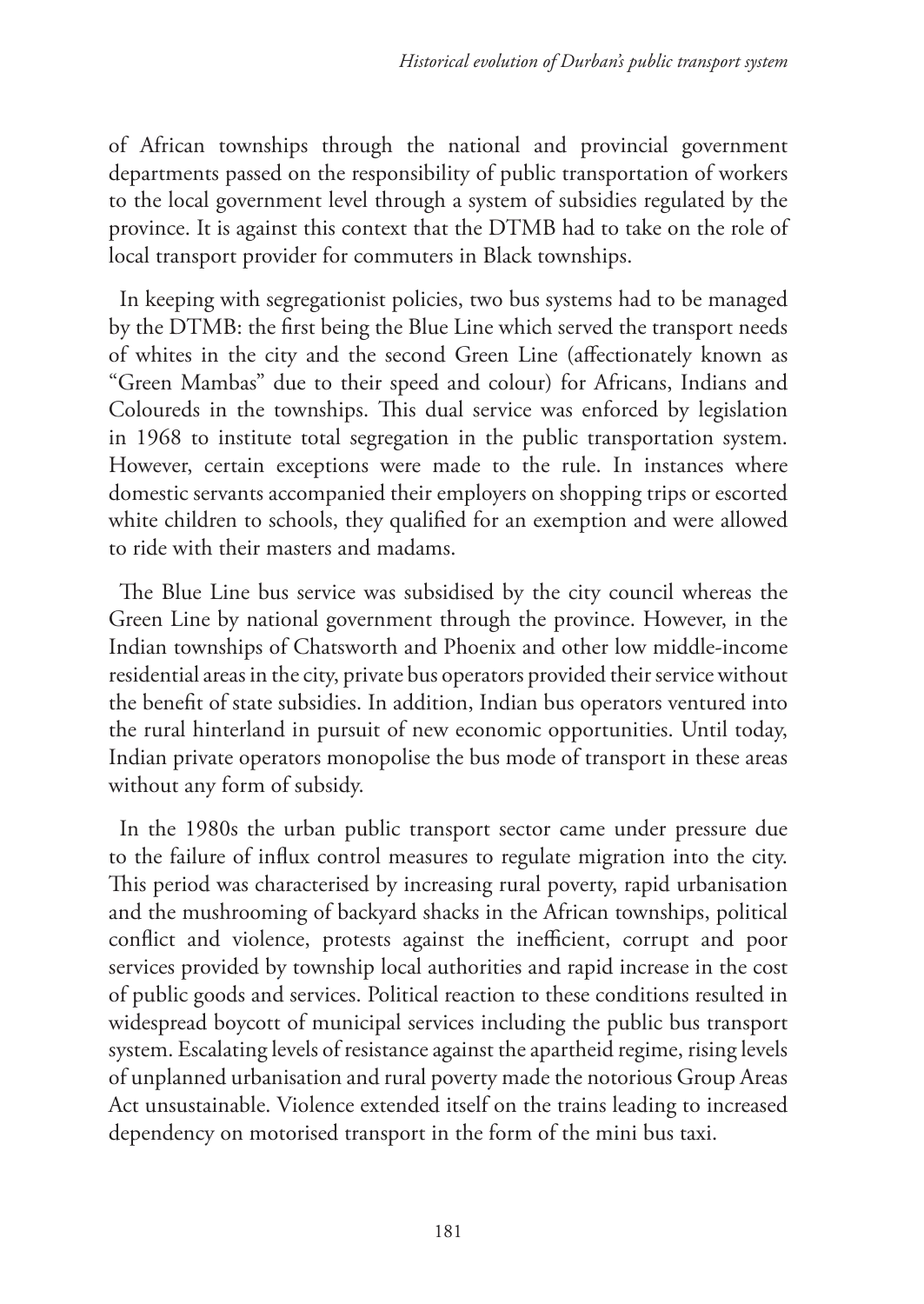The mini bus taxi industry is hailed to be South Africa's foremost success story involving Black entrepreneurship. It contains a complex set of history and peculiar interplay of social, political and economic dynamics within the transport sector. However, given the fact that the Group Areas Act was being challenged and its continued implementation held little promise in maintaining segregated residential space, this era witnessed the movement of white residents in large numbers from the city centre to neighbouring suburbs.<sup>15</sup> Black tenants and property owners rapidly took up the vacant space. Consequently, parts of the city began to grey and the DTMB had to adapt to changing commuting patterns in the city given the spatial changes taking place. On the 12 August 1986, all discriminatory policies in Durban's public transport system were abolished. However, in order to preserve the interests of white commuters, in 1987 the DTMB introduced 21 seated Mynah buses to cater for an emerging market comprising largely of white suburban dwellers and inner city poor Blacks.

The net effect of apartheid transport planning has led to high costs in travel arrangements for the poorest of the poor, long distance commuting between places of work and residence, increased dependency by the rich on motorised transport, overwhelming subsidisation of the public transport system, pollution, high accident and mortality rates, increase in insurance premiums and motor accident claims. Apartheid planning required that each racial group has separate access to and from work zones. In addition, in the journey to and from work no racial group was allowed to cross the residential area of another. Consequently, African townships and settlements were not linked to the exclusive white suburbs and commuters were rerouted at major cost to their place of residence, usually distant from the inner city. For instance, in central Johannesburg seventy percent of employees are Africans, yet there were no centrally located legal residential opportunities available for them; two thirds of industrial land in Durban is situated in the southern sector despite the fact that the main direction of settlement and unplanned African settlement was towards the north of the city.<sup>16</sup> Lack of adequate transport infrastructure leading to and from city corridors and suburbs had led to the mushrooming of the informal minibus taxi industry.

<sup>15</sup> B Maharaj & J Mpungose, *The erosion of residential segregation in South Africa: The 'greying' of Albert Park in Durban* (Geoforum, 25, 1, 1994), pp. 19-32.

<sup>16</sup> J McCarthy, "The divided city: Group areas and racial segregation", *Indicator South Africa Issue Focus, Opening the cities - comparative perspectives on desegregation* (Urban Foundation, Robprint, 1990), p. 3.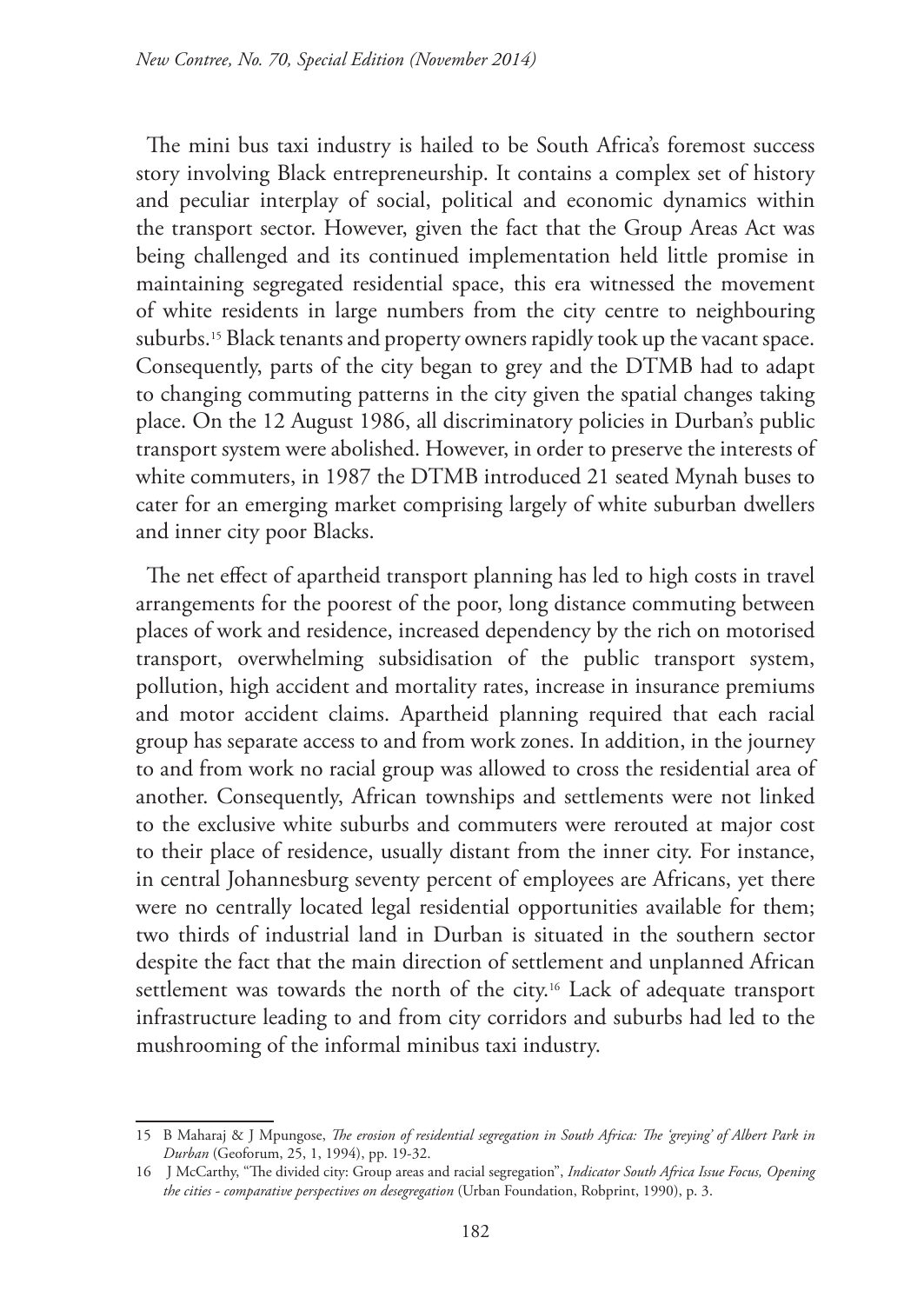One of the biggest consequences of apartheid transport planning was the increasing number of private bus companies and mini bus taxis in the city. In Durban, privately owned buses are run by 194 operators of which only 5 being subsidized services involving the use of 900 buses, the largest operator was the DTMB with 670 buses. The mini bus taxi industry to a large extent filled in the transport gap and commuter needs of the Black Durbanite confined to dormitory townships and the peri-urban areas. Failure of the apartheid city council to meet the transport needs of Black communities exiled from the white CBD is regarded as one of the motivating factors in the growth of the mini bus taxi industry and the private bus service by Blacks – predominantly Indian entrepreneurs.

In addition, apartheid spatial planning made the minibus taxi much more conducive to travel destinations on poor and inadequate road infrastructure in many parts of the peri-urban areas in the city. Its flexibility, cost effectiveness, Black empowerment prospect and its popularity amongst township residents made it the most popular mode of transport amongst the majority of the Black population both in Durban and in other parts of the country. The low ridership on parastatal Transnet-owned railway network was largely due to escalating levels of crime, political violence and lack of safety on this transport mode. This was worsened when the South African Railway Police were withdrawn in the late 1980s when the then South African Railway was sold to the parastatal Transnet. The withdrawal of the state policing unit and its integration in to other spheres of the South African Police Services to supplement the enforcement of territorial apartheid during the reform years lead to a collapse in public safety measures on Durban's railway transport network. .

The table below illustrates a breakdown of commuters using different public transport modes in the Durban metropolis.

| <b>Public Transport</b><br>Mode | No. of Vehicles         | Capacity | % of Peak Period<br>Passengers |
|---------------------------------|-------------------------|----------|--------------------------------|
| Rail                            | 61 Trains               | 116 000  | 20%                            |
| <b>Buses</b>                    | 1 564 buses             | 140 000  | 20%                            |
| Minibus Taxi                    | $6000 - 10000$ vehicles | 140 000  | 40%                            |

Table 1: Different modes of transport in the municipality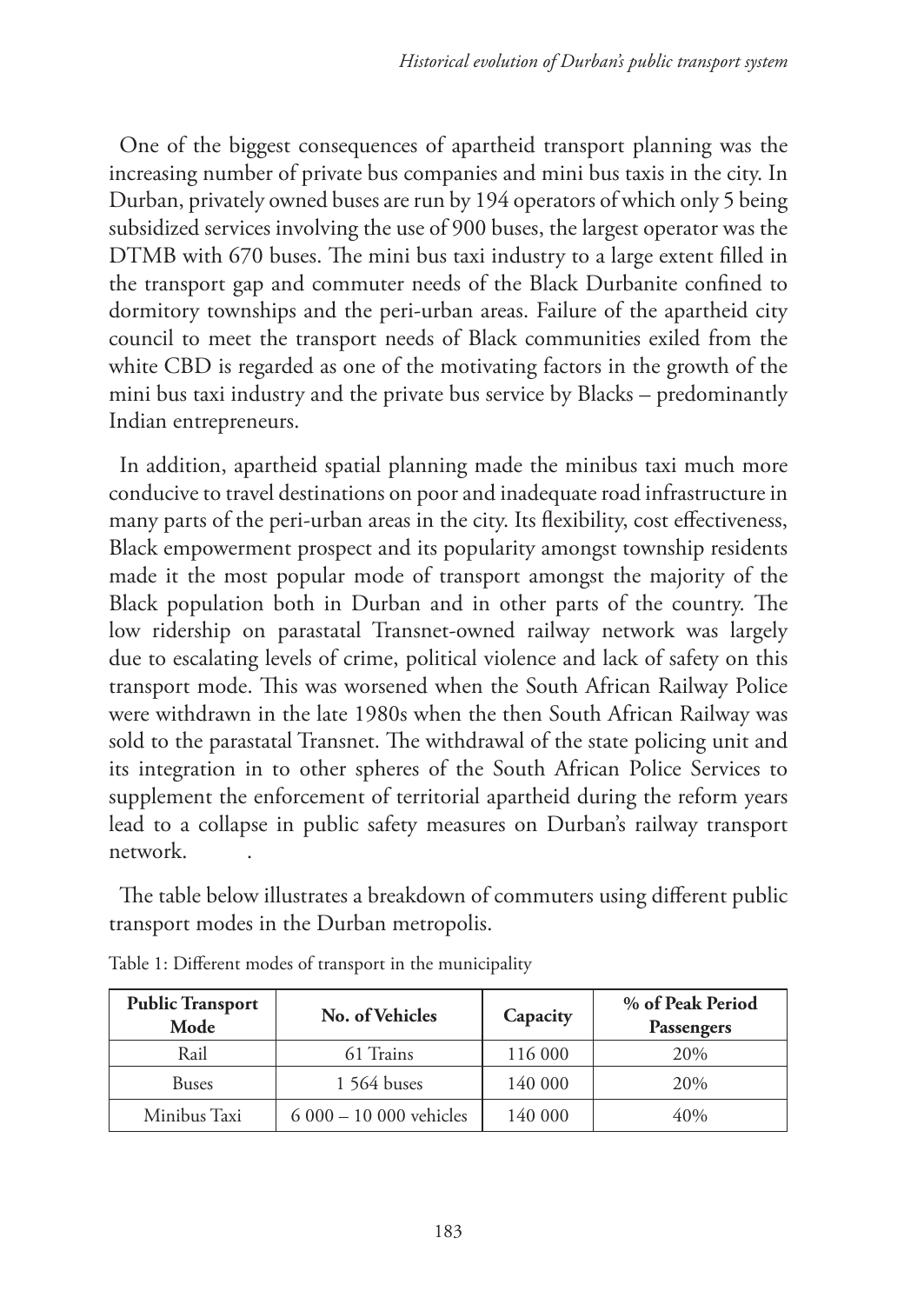## **Post-apartheid transport challenges – Finding solutions to the problems of the past**

At the dawn of democracy in 1994, the much celebrated Reconstruction and Development Programme (RDP) was designed to address the historical problems of the past in the public transport system. It served as a vision document for the transformation of the South African transport system, which would be efficient, affordable, connect people to places of economic activity and eradicate poverty. In keeping with the RDP principle, the Durban city council initiated transformation in the public transport sector by amalgamating the Blue and Green line buses on the 1<sup>st</sup> July 1994 to form Aqualine.

The Durban public transport system was further subjected to significant changes in keeping with national policy, which aimed to reposition, transform and restructure public transport in South African cities and rural areas to meet changing commuter needs. Enormous responsibility was placed on metropolitan governments to plan, regulate and manage public transport since the adoption of the local government White Paper (1998). In addition local authority resources were strained resulting from the re-demarcation of boundaries of South African cities. Previously marginalised Black townships and peri-urban areas were integrated within a super municipal structure in order to ensure that services are within economies of scale. In the case of Durban the boundaries of the core city were expanded to include 68% of the peri-urban areas. This demarcation further constrained the capacity of the DTMB to provide services to the newly incorporated areas of the city, as these were not subsidised by the previous government.

Lack of funding, competition with the mini-bus taxis, increased private motor ownership, rising fuel prices and increased demand from pupils for scholar travel at reduced fare rates placed the DTMB under enormous financial strain. The table below illustrates the financial deficits incurred by the DTMB over four financial years before it was privatised.

| <b>Financial Year</b> | <b>Deficit</b>           |  |
|-----------------------|--------------------------|--|
| $1999 - 2000$         | R45million               |  |
| $2000 - 2001$         | R52 million              |  |
| $2001 - 2002$         | R58 million              |  |
| 2002 - 2003           | R <sub>100</sub> million |  |

Table 2: Financial deficits incurred by the DTMB for the period 1999-2003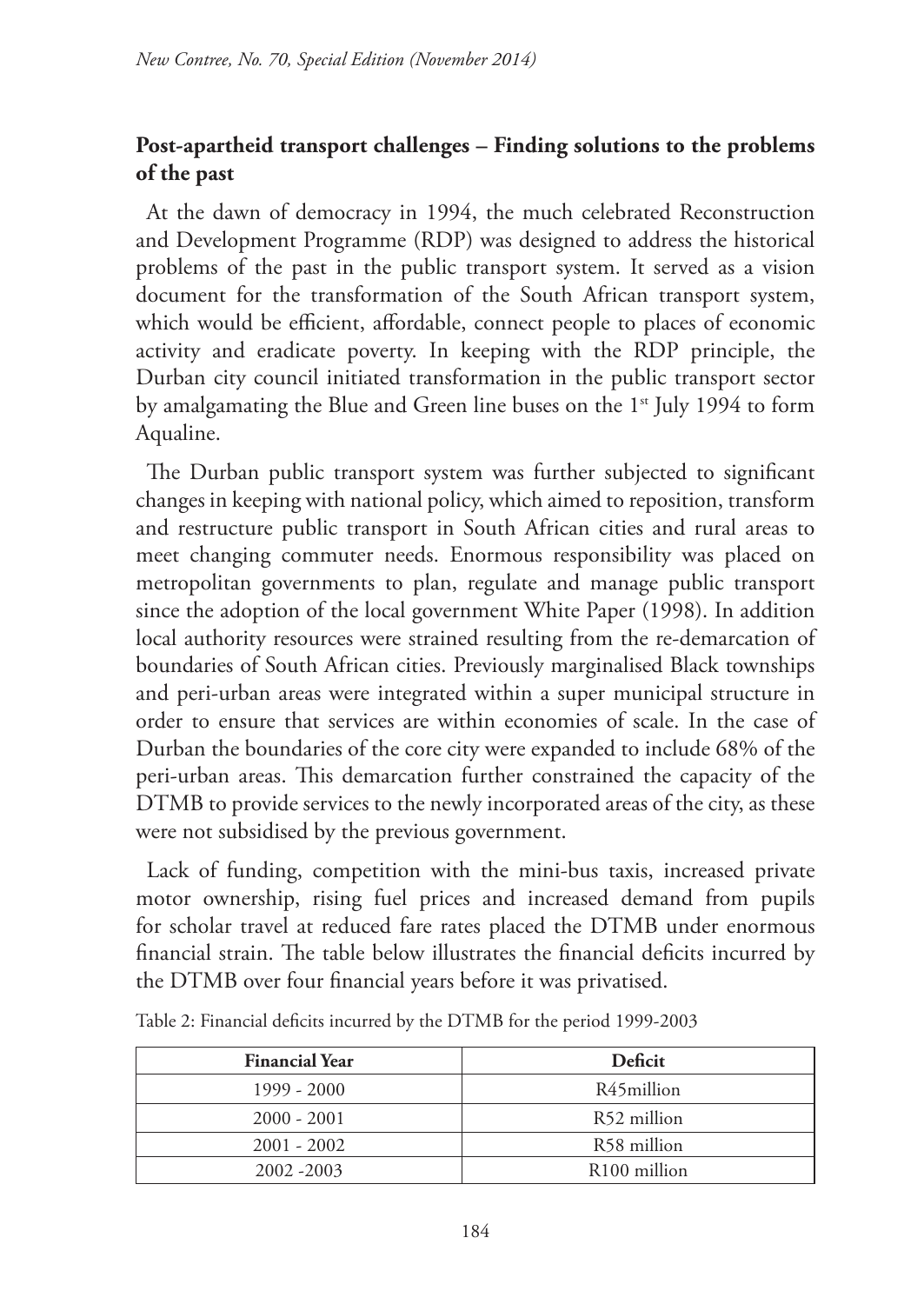The financial sustainability of the public bus company had become precarious; warranting an urgent search for alternative remedies considering the city's inheritance of other service delivery backlogs. Finding an appropriate financial solution was indeed a complex one for the metropolitan government especially in light of its invidious role of being a public service provider and taking on a new role of being a regulator as required by the National Land Transport Transition Act (2002).<sup>17</sup> In terms of the NLTTA the management and regulation of public transport was to be devolved/decentralised to the most competent local level. The basic rationale for decentralisation was based on the assumption that local governments were in the most strategic position to plan, manage and regulate public transport. It was against this context that the city had to break away from the dilemma of being both a "referee and a player" (service provider and regulator) to that of a regulating authority.

In 1999 the National Department of Transport, the then Durban Metropolitan Council (now eThekwini Municipality) and the KwaZulu-Natal Department of Transport took a bold initiative to investigate both the establishment of a Transport Authority (TA)18 within the eThekwini Municipality and simultaneously restructure its public operation to a privately owned one. These processes had to unfold parallel to each other i.e. the restructuring of the public transport company and the establishment of the TA had to complement each other.<sup>19</sup>

There are several reasons as to why the metropolitan council chose not to retain DTMB as a public company and relented to the forces of privatisation. Very briefly some of the motivations for privatisation are identified. The first being the national decentralisation agenda of the government contained in the White Paper on Transport (1997) which requires local governments to plan transport in an integrated way which includes permit regulation, contract monitoring, safety and security. Since the Durban Municipality was the owner of the public transport company it precluded it from being both the referee and the player hence the rationale to privatise it.

<sup>17</sup> National Land Transition, Act 22, 2000 Republic of South Africa.

<sup>18</sup> The concept of a TA refers to an institutional structure in the municipal sphere of government with the purpose of improving transport service delivery in the local sphere of government by grouping transport functions into a single, well managed and focussed institutional structure (See National Land Transport Transition Act, 2000, p. 2).

<sup>19</sup> See eThekwini Transport Authority Report, 2002, Traffic and Transportation Department which contains the basic principles for the restructuring/privatisation of Durban Public Transport.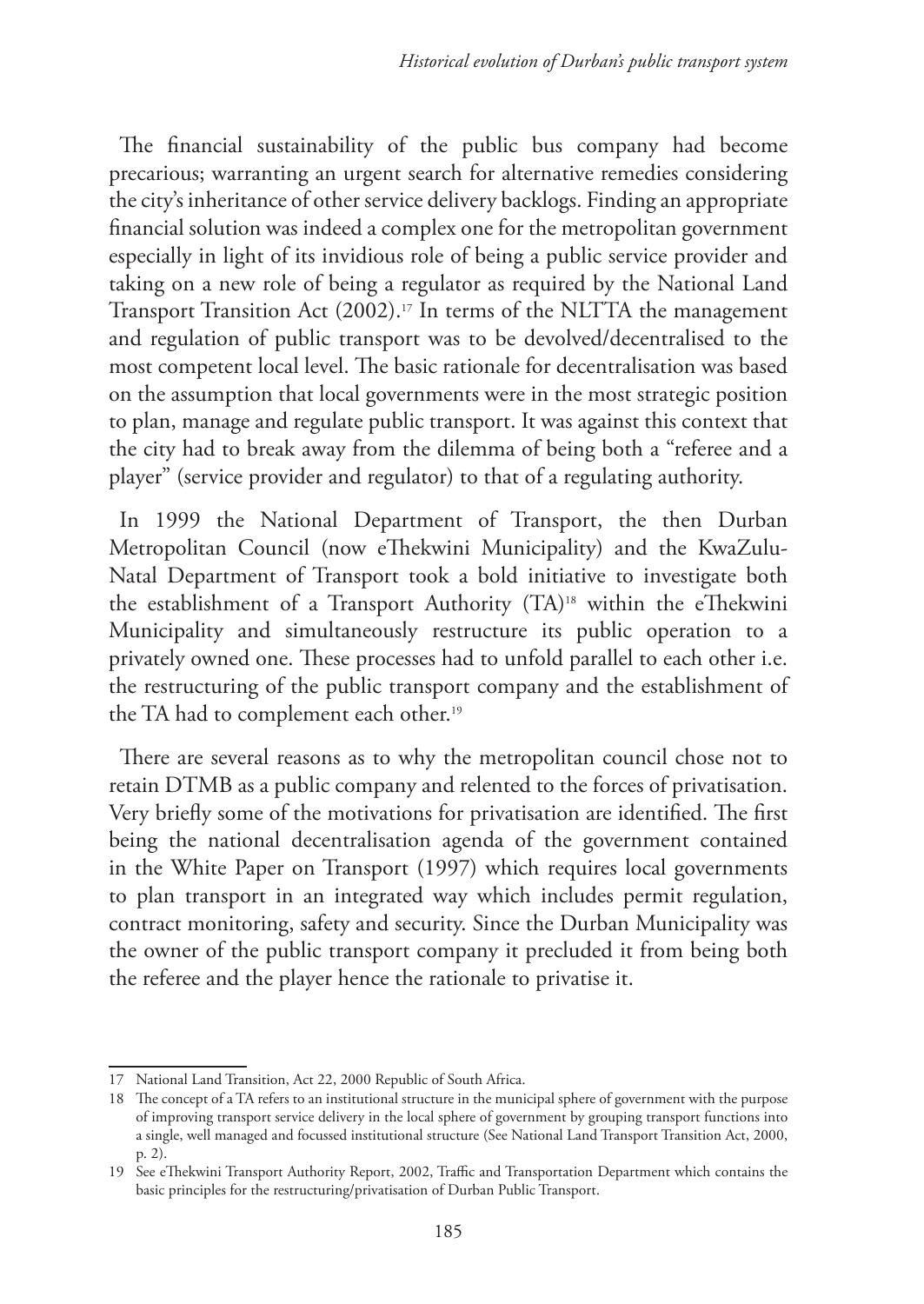The second reason was Durban Transport's precarious financial well-being over the years. It has been running at a deficit for many years. Added to the financial deficit incurred annually on the operation costs of DTMB was the enormous capital investment required to upgrade its existing bus fleet, which had deteriorated due to an ageing stock and untimely replacement.<sup>20</sup> Other issues that have impacted on the financial sustainability of DTMB were the escalating subsidy amounts required to sustain the public bus company. Competition from the mini-bus taxi also added to this financial burden due to lower level patronage in bus commuting. Abolishment of scholar travel contracts by the national government in 1995 and the desegregation of public schools in the metropolis placed further pressure on the DTMB to provide bus service at peak morning hours, hence reducing the prospect of recovering costs from adult fare paying commuters. For the period 1995 to 1996 the scholar travels on public buses increased by  $100\%$ .<sup>21</sup> Further, it was anticipated that in keeping in line with the Government's Transport Policy (1996) "public transport will be offered on a tender basis and operators will compete for the right to operate funded services".22 This changing legislative environment forced Durban Transport to rethink its role as a provider of public transport especially in a climate of anticipated competition from other service providers.

Lastly, the DTMB was beset with serious labour disputes involving allegations of racial discrimination, nepotism, poor performance, lack of customer care services and lawlessness in the management of the public bus company.<sup>23</sup> A special investigation was instituted behind "closed doors" and the findings have not been made public to date. It was alleged that corruption was widespread and personnel costs in the transport department far exceeded the salaries of staff in similar positions in other departments of the city administration.

Given the challenges facing the metropolitan government the process of privatisation commenced as early as 1997 detailed in a document titled the eThekwini Transport Authority Project Report which was finalised in 2002.

<sup>20</sup> See Integrated Development Plan, 2002, for the eThekwini Municipality which contains the viability of the bus fleet which has been part of the rationale to privatise it.

<sup>21</sup> The Joint Steering Committee Rapid Action Plan dated October 1996, by Durban Transport observes that due to the greying of the city and exodus of white residents to suburban homes the transport market had changed significantly warranting a rethink on changing it based on the demographic changes taking place in the city.

<sup>22</sup> Moving South Africa is National Action Plan formulated by the National Department of Transport in 1997. It is an action agenda which provides responsibility to local governments to manage and regulate public transport systems but does not provide any guidance on how this will be funded.

<sup>23</sup> See the *Mercury*, 15 November 2002 and *Sunday Tribune,* 11 August 2002, which highlights the lawlessness prevalent within Durban Transport and the pending inquiry into its operation.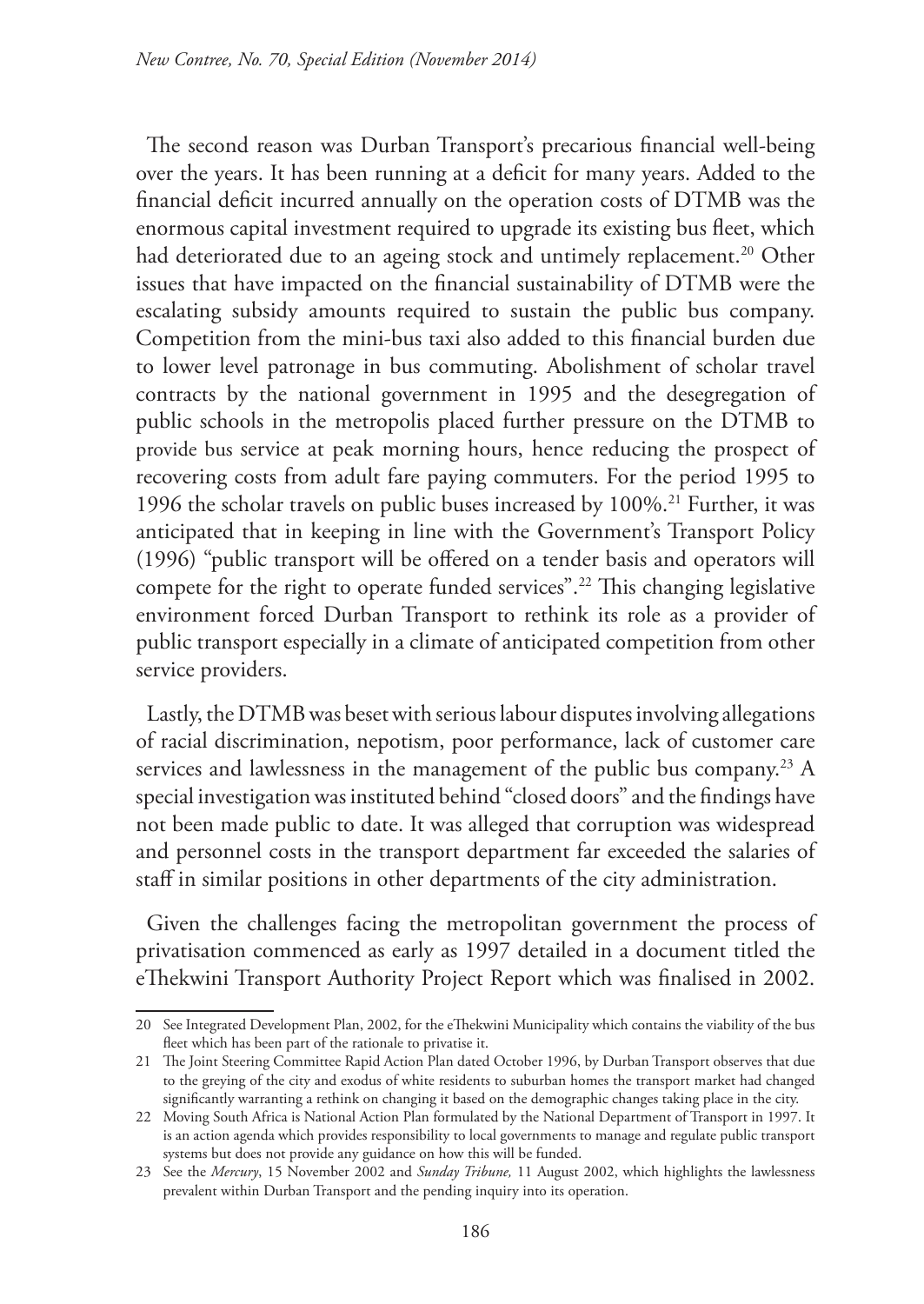This project report took its mandate from the national Moving South Africa Action Agenda. It was built on a foundation, which maps out how the needs of the nation, the economy and the people will change and develop over the next 20 years. In this agenda a strategic framework to guide the actions of different role-players in the transport sector over time is embodied. It proposes the basis for partnerships between role-players to upgrade transport services in the context of limited and constrained resources.<sup>24</sup> A second set of documents titled the Fundamental Restructuring of the eThekwini Public Transport System provided a framework to transform the public transport system over the next twenty years.<sup>25</sup>

The Project Team comprised a Steering Committee chaired by the officials of the eThekwini Municipality and representatives from the National and Provincial Departments of Transport. Thereafter two other groups were established which are the technical and stakeholder groups. During the life cycle of the project, the Steering Committee and Technical Working Group (largely made up of local and provincial government officials) were combined into the Transport Authority Steering Committee to direct the project. The Stakeholder Group comprised representatives from bus operators, the taxi industry, rail transport, business, labour, the eThekwini Transport Forum and the eThekwini Metropolitan Transport Advisory Board (EMTAB) who were consulted by the Transport Authority Steering Committee on the feasibility of establishing a TA for the municipality. This process concluded with all stakeholders agreeing in principle to the establishment of a TA. On the 16 May 2002 the Executive Committee of the council recommended the restructuring of Durban Transport.<sup>26</sup>

However the decision to privatise Durban Transport met with political opposition. The main contention centred on the issue of subsidies. The share of annual subsidies by each sphere of government was as follows:

Total required **R198m** • National Government Share R100m Metropolitan Governments Share R54m • Shortfall R44m

<sup>24</sup> Moving South Africa, 1997, The Action Agenda National Department of Transport.

<sup>25</sup> eThekwini Municipality, 2002, The Fundamental Restructuring of the eThekwini, Public Transport System Overview Report, 15 May 2002.

<sup>26</sup> Fourth Report of Executive Committee, 16 May 2002, Minutes of the Meeting.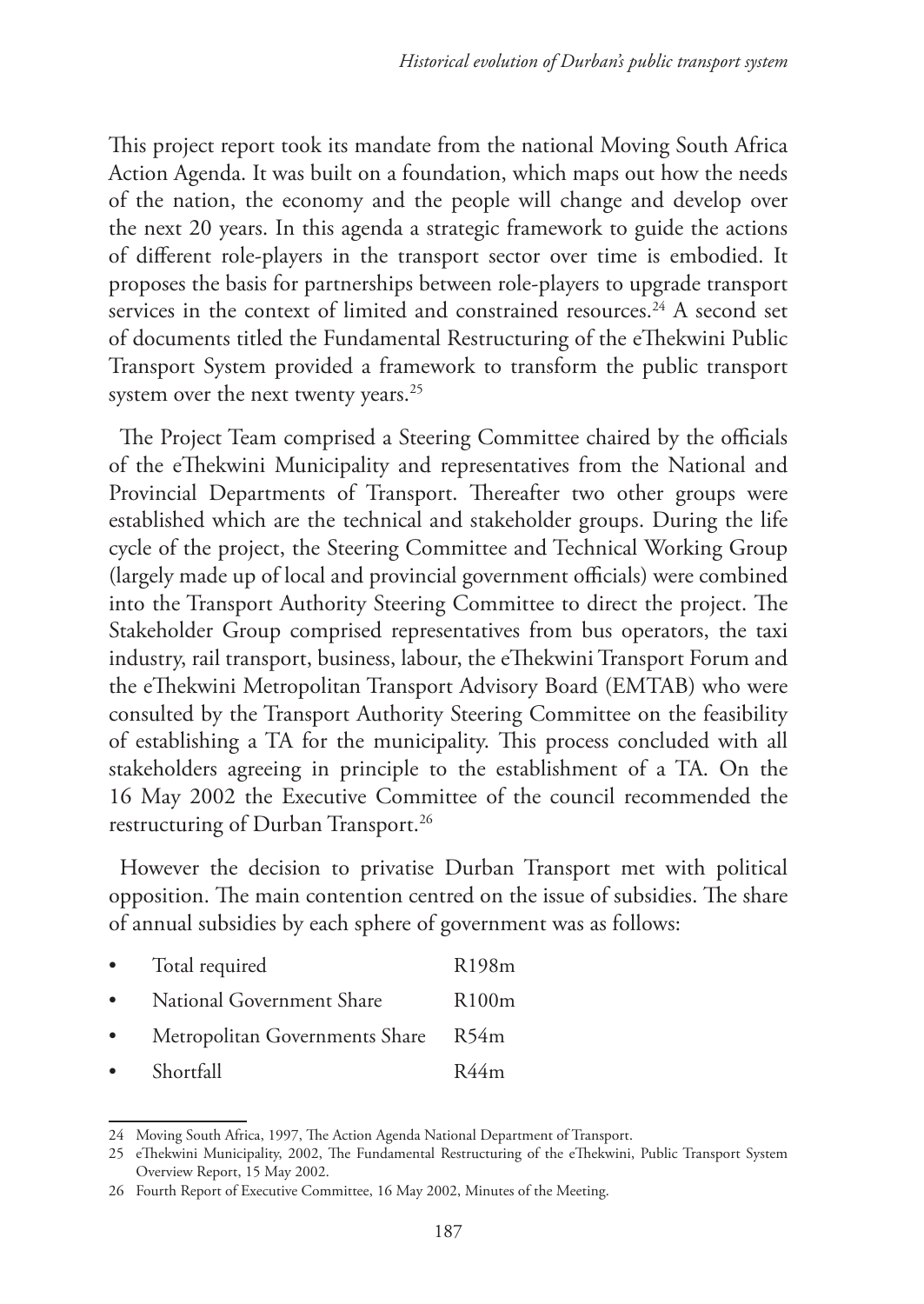It was the shortfall in the subsidy, for which the Durban ratepayers had to fork out which raised political opposition from the Democratic Party, Cosatu (KZN) and the South African Communist Party (KZN). "Calls for halt on bus deal", claims that the privatisation process was "daylight robbery of the taxpayer" was made. 27 Despite this political outcry, the council dismissed these claims stating that they had some "teething problems" over route designs that led to delays in the new owner taking full control of Durban Transport. However, further investigation with the provincial department and the metropolitan Traffic and Transport Department confirmed that there was a major problem with the route design. A private consultant was engaged to redesign the routes and this was expected to be ready by September 2004. The routes' designs for the city were kept as a safely guarded secret until after the bidding process.

Despite the unresolved problem of subsidies and routes, the privatisation agenda went on track. The absence of clear route designs elicited major concerns on the ability of the metropolitan government to regulate competition for routes from operators providing different modes of transport on an unsubsidised basis. In a dramatic turn of events competition for routes in the city after the privatisation of the public bus company, resulted in forced closure of certain taxi ranks due to violent reaction from competing taxi associations.28 Ironically, the new privatised operator wasted little time in offering its service on the disputed routes. 29

Negotiations with labour on the privatisation agenda was characterised by ongoing conflicts and trade-offs. Labour comprised the South African Municipal Workers' Union (SAMWU) a majority union with a membership of 900. The Independent Municipal and Allied Trade Union (IMATU) consisted of predominantly whites, with a membership of 300. The two unions were in conflict over several labour issues over a period of time before the privatisation agenda was implemented. Claims of racism, nepotism and infighting within DTMB made scandalous news by SAMWU members. Ongoing badgering between union and management officials resulted in the CEO in the city administration Dr Mike Sutcliffe claiming that a number of accidents occurred monthly averaging between 18 to 32 and serious accidents had risen from 5 to 19 a month due to lack of driver competency. DTMB

<sup>27</sup> *Daily News*, 14 May 2003; *Daily News*, 20 May 2003.

<sup>28</sup> *Mercury*, 9 October 2003.

<sup>29</sup> *The Independent on Saturday*, 11 October 2003.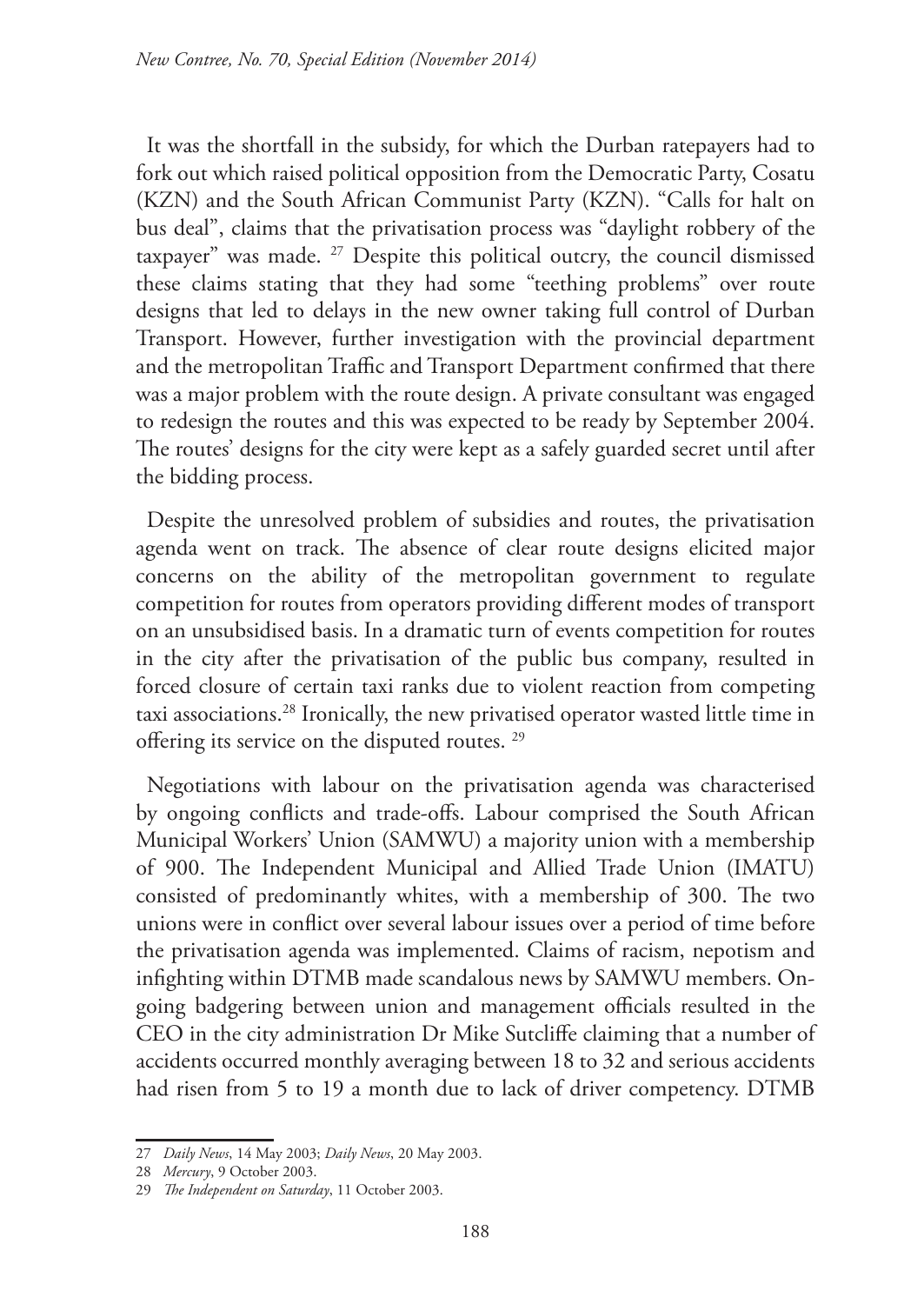bosses also alleged reckless driving, speeding and rude behaviour on the part of SAMWU drivers.30 Hurried attempts were made to investigate these claims and an independent investigative team was set up to unravel the problem besieging the public bus company. In response, senior officials of DTMB brought an urgent interim court order stopping investigations into allegations of internal racism, nepotism and corruption as claimed by the eThekwini municipal council. However, the investigation resulted in its leadership being suspended pending disciplinary enquiry with an interim management committee being appointed.<sup>31</sup>

Over time the terms of reference of the investigation changed course. It deviated from the original terms of reference into the labour scandal and expanded itself into an inquiry regarding privatisation policies, unfair dismissal, demotions, and medical boarding. This was the first time that the mask on privatisation by the municipality was removed.32 To quote the General Secretary of the SAMWU (KZN) "call it privatisation, call it outsourcing, call it private-public partnerships, call it what you want" the council was playing hide and seek with the union whilst it intended to privatise DTMB.<sup>33</sup> The SACP and Cosatu strongly opposed the municipality's intention to privatise the public bus company. Questions were raised about the financial rationale behind the sale. It was contended that it made poor business sense to sell the transport operation for R70 million while the government had to subsidise the consortium by R186 million. Further it was argued that if the city had run the public transport company at a loss, how would it be possible for a private company to run the same operation at a profit? Interestingly, none of the community based organisations in and around Durban opposed the privatisation of DTMB.

The process of negotiations between unions and the municipality on the terms and conditions of privatisation was long and delayed. A major reason advanced for the delay in negotiations was that privatisation of the public transport system was dependent on the council securing funding for the establishment of the TA. Delays in the signing of the founding agreement were also experienced due to a lack of commitment from the two upper spheres of government for the establishment and continued funding of the TA. The process was further complicated by the parallel attempt by the council to set

<sup>30</sup> *Mercury*, 15 November 2002.

<sup>31</sup> *Mercury*, 15 November 2002.

<sup>32</sup> *Mercury*, 15 November 2002.

<sup>33</sup> *Sunday Tribune*, 11 August 2002.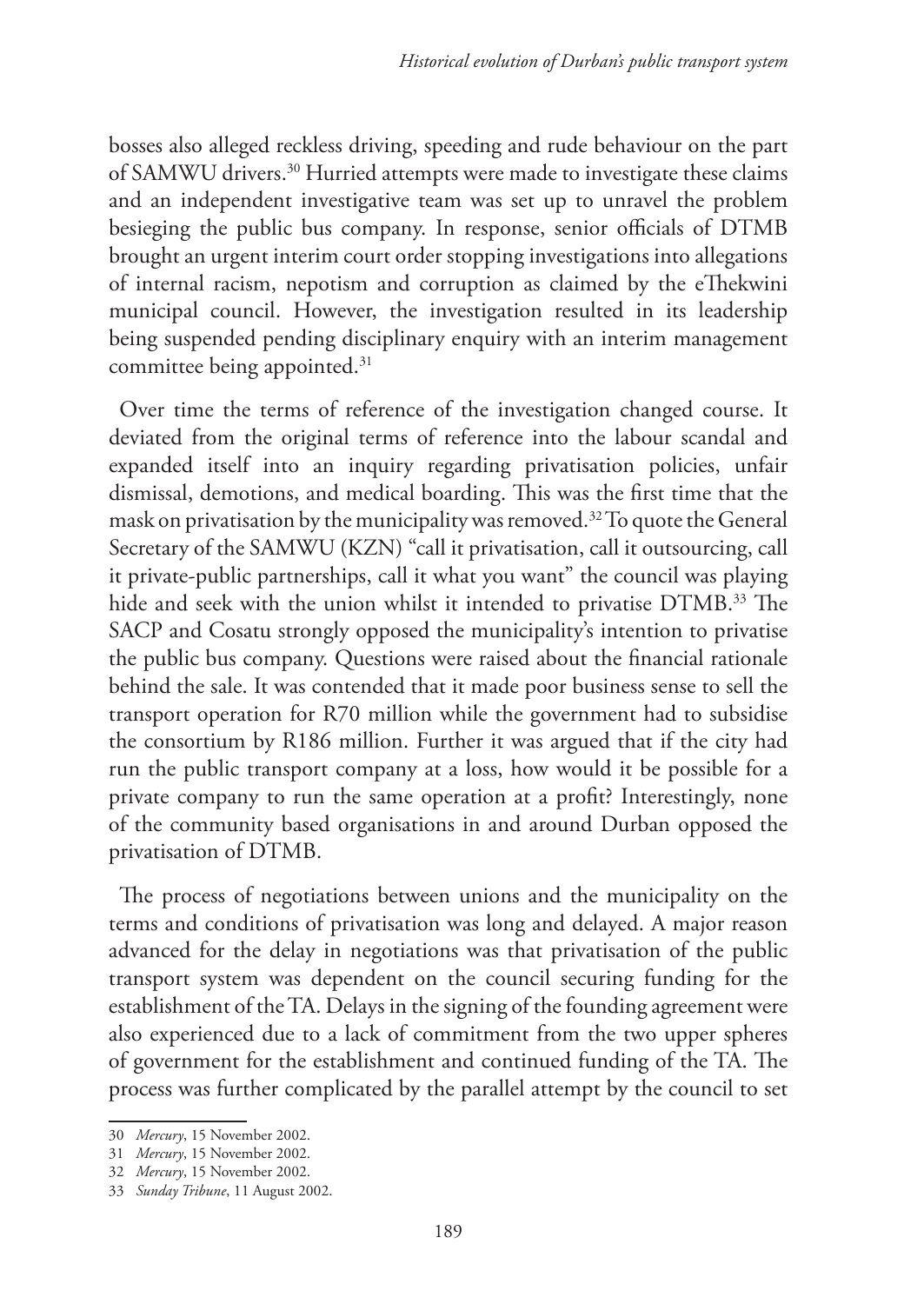up the TA and at the same time privatise its public transport system.

However, despite the stalemate over the signing of the TA founding agreement, the council continued negotiations with the unions and the following settlement was reached:

- that all staff would take retrenchment packages;
- the new company will be obliged to reemploy  $75%$  of the total of  $1200 1400$ staff on new terms and conditions;
- the remaining staff will have the option of being redeployed in the proposed Executive Structure of the TA and other departments in the council; and
- in the new privatised company staff would be given an opportunity to buy in 30% of the shares.

With such an offer, workers were overwhelmingly attracted to the privatisation settlement made by the municipality. Hefty retrenchment packages starting from R300 000 upwards were proposed. With such a lucrative offer, workers welcomed the privatisation of the public bus company and pressured union officials to hasten the process of accepting the deal and not keep them hanging on any longer.

## **Privatisation and the emergence of Quasi-monopolies**

The landmark agreement reached with labour cleared the way for the municipality to pursue the final stage of the privatisation process by selling the public bus company. On 16 May 2002 the council resolved at its Executive Committee to dispose its bus fleet to a private operator through a public tender process. On the 9 February 2003 council announced its intention to sell the public bus company. It called for an expression of interests from interested parties wishing to purchase the bus company.

The expression of interest meeting was chaired independently by an employee of Deloitte and Touché, a group of consultants hired initially to undertake a financial feasibility study of the public bus company. Their services were further extended to be transaction advisors in order to ensure impartiality in the sale agreement. Present at this meeting were the private bus operators, representatives of interested taxi associations and senior and middle management staff of the DTMB.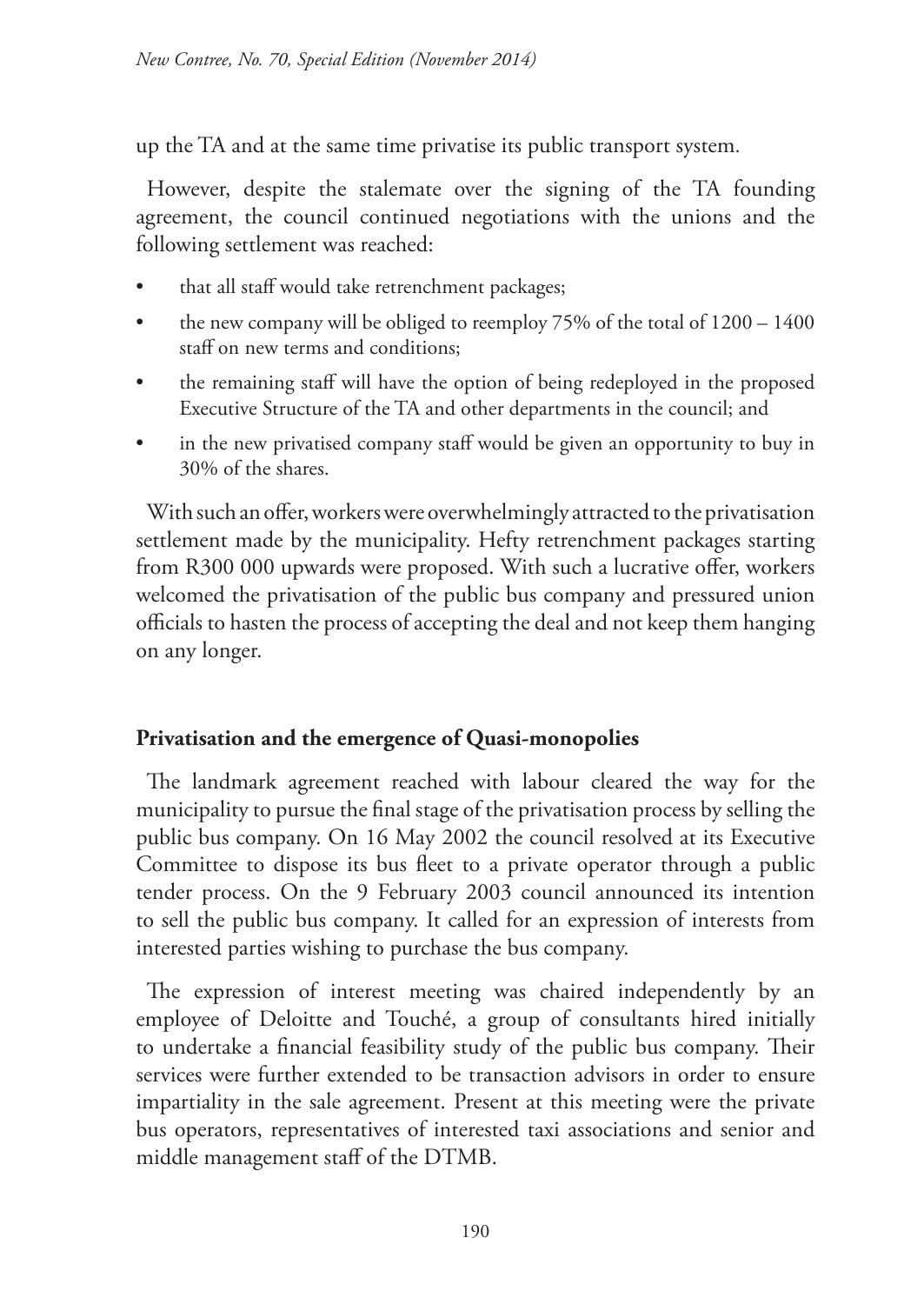The qualifying criteria for the final bidding process were outlined as follows:

- whichever company succeeded in the bid it must ensure that 10% of their company shareholding includes Black Economic Empowerment groups in keeping with national legislation;
- in the final selection process, the bidding will be reduced to five prospective operators from which the most viable one will be chosen;
- 75% of the current staff had to be re-employed by the successful bidder;
- the bidding applied for the sale of buses only, which excluded the hard infrastructure such as depots and workshops. The latter was to be rented from council by the successful bidder;
- the route design will not be made public as this was still being considered for approval by the municipality in consultation with national government. In addition, details about staff requirements and bus time tables for the operation of the new company will only be made available once the successful bidder was identified.

Significantly, there was a noticeable absence of community representation in the selection of bidders at the expression of interest meeting. Nonetheless, the municipality chose to keep communities informed about the process of selecting the successful bidder through their respective councillors represented on the eThekwini Transport Forum. Hence, the role of the community in the selection process was reduced to a consultative one instead of being an active participant.

On completion of the expression of interest 17 tenders were received from a total of 11 operators. The short listing finally reduced the bidders to three, comprising Remant Alton, Putco and South Coast Bus Service. An evaluation of the bidders by the municipality revealed that all three tenders presented sound social responsibility and operating track records, while Remant Alton was the only tenderer with significant shareholdings (60%) by a preferential population group (Black African).<sup>34</sup> Finally, Remant/Alton consortium was awarded an interim contract at the end of May 2003 and had to commence operating the new private bus company from the  $1<sup>st</sup>$  June 2003. In addition, the entire bus fleet including several light duty vehicles were sold to this consortium for an amount of R71m. Putco's bid was R39.9m followed by South Coast Bus Line at R35.6m.

<sup>34</sup> *Daily News*, 13 May 2003.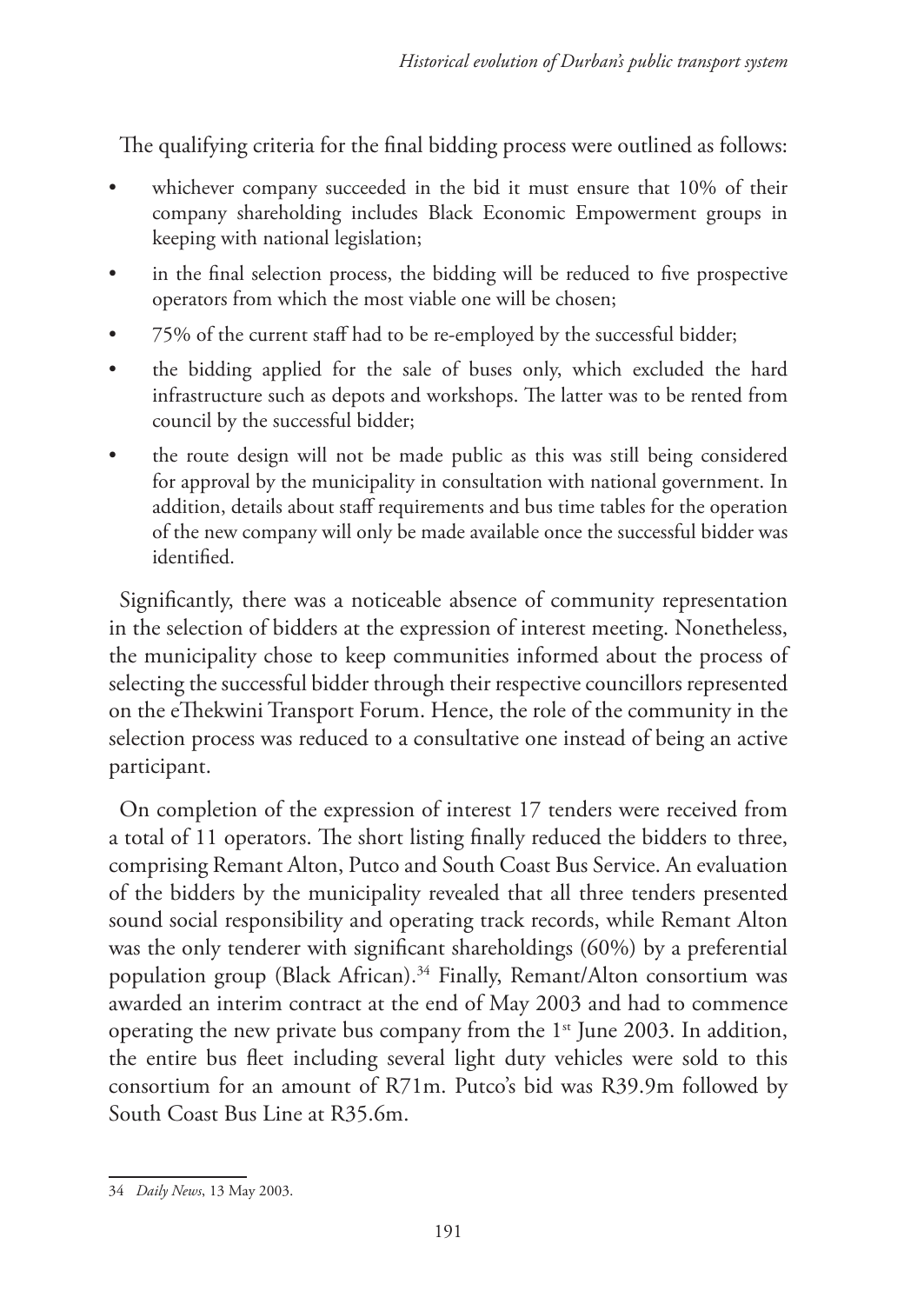Intrigue and speculation surrounded the award of the contract to Remant Alton consortium. Alton Coach Africa cc, a member of the Remant Alton Consortium was investigated by the Scorpions for irregular subsidy claims and failing to fulfil its "social investment commitments" (BEE).<sup>35</sup>Claims of political connections influencing the bus deal were also made. A former United Democratic Front vice president in KwaZulu-Natal and the minister of transport in the province are known to have been close stalwarts in the liberation struggle which influenced the awarding of the tender. A political connection to the mayor of Durban was also made. It was alleged that the CEO of Remant Alton also had strong links to the ANC leadership due to his previous involvement in the UDF liberation days sponsoring his bus fleet to ferry protesters to and from political rallies. A press report confirmed that the CEO had a criminal record and was fined R6000 for bribing a Durban municipal official in 1997.<sup>36</sup> The tender fiasco aroused much attention on the credibility of the tendering process resulting in the Scorpions undertaking a detailed investigation. To date the findings of this elite investigative unit is still a mystery.

### **Clash of interest between corporate compatriots and comrades in the transport sector**

Despite claims (founded or unfounded) that a compatriotic relationship influenced the award of the contract to the private bus operator, taxi and other bus operators in the CBD welcomed the move. Various stakeholders in the public transport sector pledged that violence will be avoided at all cost and that they will strive to honour "governments dream to have taxis and buses work together".37 This pledge never lived up to its promise as violence between rival taxis associations in the city escalated as a result of competition for routes. The responsibility for these escalating levels of violence was placed on the doorstep of the Provincial government as it delayed the processing of permits to legitimise taxi operators. Consequently, illegal operators took the opportunity to capitalise on this situation.

Interestingly, illegal taxi operators were not the only ones to capitalise on government's failure. The newly inaugurated private bus consortium made

<sup>35</sup> *Sunday Tribune*, 1 May 2003.

<sup>36</sup> *Sunday Tribune*, 25 May 2003.

<sup>37</sup> *Sunday Tribune*, 18 May 2003.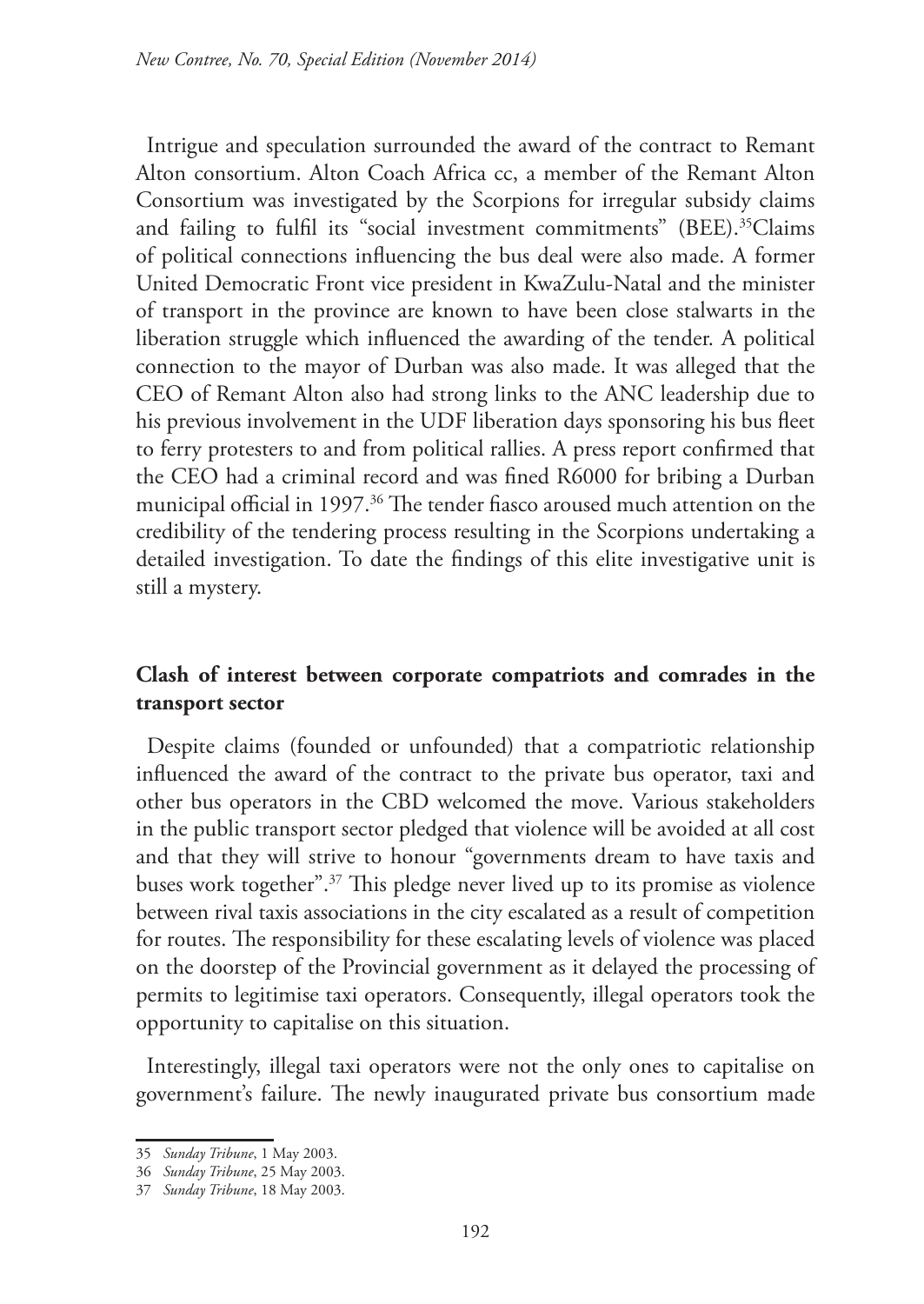hurried attempts at capitalising on this opportunity by offering to come to the rescue of stranded passengers since it shared a common route with taxi operators. The company argued that, "if there was extra commuter demand, then it was this company's duty to run more buses" on the troublesome routes.38 This was the first sign of aggressive competition for routes emerging within the municipality especially in the absence of clear route designs.

However, in the absence of a TA to regulate the transport sector, the municipality had to depend on the elite Public Transport Enforcement Unit called "Operation Shanela" (means to clean-up – to rid the industry of all its ills) as an interim measure. The presence of this regulating unit was felt in the province and the municipality alike characterised by zero tolerance to traffic violations within the industry. Strong reaction was received from taxi bosses who threatened that they "would really hit the provincial government hard, unless it softened its hardline approach towards unroadworthy taxis and drivers without permits....<sup>39</sup> Since the setting up of Operation Shanela corruption in the public transport sector was exposed. The Minister of Transport (KZN) alluded to the fact that the ownership of taxis by the police personnel was the key cause of violence within the taxi industry. This compromised the objectivity with which the industry was regulated. Another actor in the industry emerged in the form of private security personnel comprising mainly former policemen who escort private buses on routes besieged with violence, hijacking and theft from passengers.

### **Conclusion**

This article documents the historical evolution of the public transport system from animal and human drawn modes to mechanical forms in metropolitan area of Durban. It highlights the strides made within a short space of time within the colonial period in engineering mechanical modes of transport to meet the economic and social needs of the city. The historical account brings to the fore that in the early development of the transport landscape in the city, the municipality had to depend on the private sector for essential infrastructure to be made available. Hence the concept of privatisation within the municipality can be traced as early as the 1850s and it is not a new fiscal austerity measure adopted at the metropolitan government level.

<sup>38</sup> *The Independent,* Saturday, 5 October 2003.

<sup>39</sup> *Daily News*, 26 January 2002.